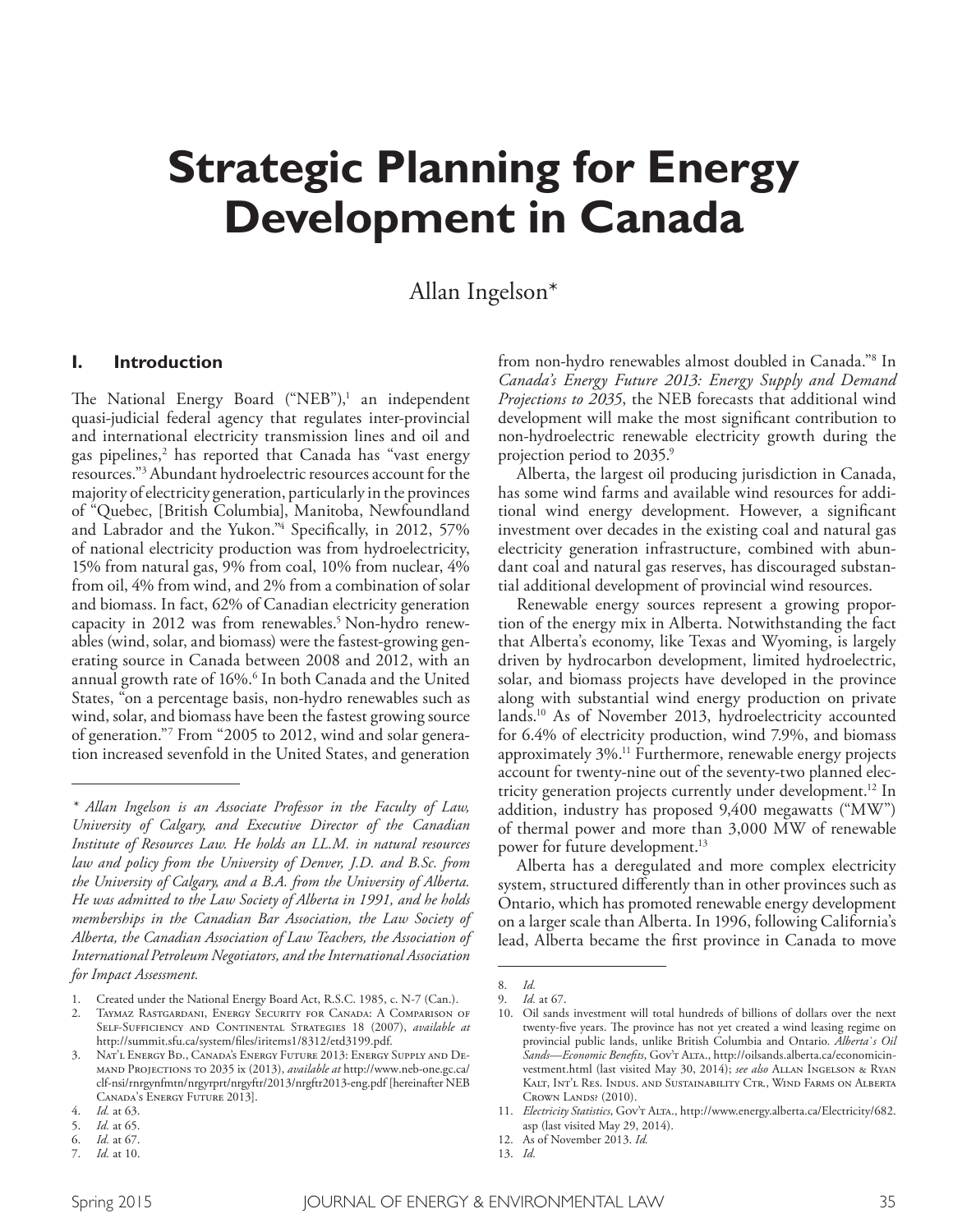away from a traditional vertically integrated utility system to a market-based and deregulated system. The Electric Utilities Act, $<sup>14</sup>$  which first heralded this new system, required utilities</sup> to unbundle into three new functions—generation, transmission, and distribution.

The second step towards deregulation occurred in 2001 when Alberta adopted a full retail access scheme. 15 As a result, all electric energy is purchased and sold through a "power pool" managed by the Alberta Electric System Operator ("AESO").<sup>16</sup> The AESO functions as a clearinghouse for all electricity entering or leaving the Alberta Interconnected Electric System. 17 It determines an hourly spot price that fuctuates depending on the diferent electricity products and accompanying rates available. 18 Deregulation without a doubt adds to the complexity of facilitating more renewable energy electricity development than does the traditional vertically integrated utility system. 19 Due to the variability in wind power,<sup>20</sup> more system reserve balancing is required in Alberta than in other provinces that have signifcantly more hydroelectric development, such as British Columbia. 21

In stark contrast to provinces such as British Columbia, Ontario, and Quebec, which have abundant hydroelectric resources, most of Alberta's electricity is generated from fossil fuels. Coal and gas account for more than 80% of electricity generation in Alberta.<sup>22</sup> The province creates the largest volume of greenhouse gas ("GHG") emissions within Canada, and, in 2003, the Alberta Government adopted the Climate Change and Emissions Management Act<sup>23</sup> that requires major industrial facilities in the province to reduce their GHG emissions. One important element of the provincial government strategy in response to climate change is fnancial support for the development of carbon capture and storage ("CCS") facilities.<sup>24</sup> The provincial government has invested \$2 billion to develop four pilot test facilities in government/industry partnerships,<sup>25</sup> and the first CCS facility at an oil sands operation will open in 2015. 26

Why is Canada facilitating increased natural gas consumption, reducing coal-fred generation, and planning for additional wind and solar electricity during the next two decades? The response stems from international concerns about climate change, including those expressed by Canada's largest trading partner, the United States. In response, the government of Canada signed the Copenhagen Accord in 2009 and has agreed to reduce its GHG emissions by 17% of the 2005 level. 27 In 2005, Canada was responsible for approximately  $2\%$  of global GHG emissions.<sup>28</sup> The NEB anticipates that federal regulations adopted in Canada in 2012 that limit carbon dioxide emissions will prompt a steady decline in coalfred electricity generation in Canada. 29

In the Canadian federal state, a better integrated approach to land use planning and energy development will promote more sustainable development. Part II explains the constitutional framework for land use planning and energy projects and the legislative powers of the federal and provincial governments in the federal state. Part III discusses the repeal of the 1992 Canadian Environmental Assessment Act and the creation of a new federal environmental assessment system that emphasizes process efficiency to facilitate quicker approvals of major oil and gas pipeline projects and mining projects. Part IV considers the strategic approach of the provincial government of Alberta under the Alberta Land Stewardship Act to land use planning for the largest fossil fuel projects in Canada, including open pit oil sands mines, in response to international criticism from environmental groups about the negative environmental, social, and cultural impacts from the mega-projects. Part V considers the property rights of farmers, ranchers, and other private land owners in response to an innovative act that contemplated the acquisition of private lands for major energy infrastructure projects through the creation of energy corridors, years before such projects would be announced. Lastly, Part VI ofers a brief conclusion that suggests a better integrated and uniform approach to land use planning and energy development in Canada can promote more sustainable development.

#### **II. Provincial and Federal Jurisdiction Over Energy Development and Land Use Planning**

In Canada, there is a lack of a coordinated and integrated approach to land use planning for energy development between the federal and provincial governments. The nation's federal structure creates complex and somewhat decentral-

<sup>14.</sup> Electric Utilities Act, S.A. 2003, c. E-5.1 (Can. Alta.).

<sup>15.</sup> *Id.*

<sup>16.</sup> *Id.* § 18. AESO does not hold any transmission assets and serves as an independent and central agency that provides open access to the Power Pool and electrical grid, i.e*.*, the Alberta Interconnected Electric System. *Id*. §§ 9(5), 18. "The Power Pool is a short-term electricity market [that provides] access for generators, distributors and consumers" by establishing market prices for electricity across the province. Terra Nicolay, *Regulation by Any Other Name: Electricity Deregulation in Alberta and the Power Purchase Arrangements*, 29 J. Energy & Nat. Resources L. 45, 60 (2011).

<sup>17.</sup> *See* Int'l Energy Agency, Energy Policies of IEA Countries: Canada 2009 Review 195 (2009).

<sup>18.</sup> *Id.*

<sup>19.</sup> *See* Randolph Seibold, *Te Road to Renewable Energy in Alberta, Canada,* RenewableEnergyWorld.com (Jan. 30, 2014), http://www.renewableenergyworld. com/rea/news/article/2014/01/the-road-to-renewable-energy-in-alberta-canada.

<sup>20.</sup> Ryan Prescott & G. Cornelis van Kooten, *Economic Costs of Managing an Electricity Grid With Increasing Wind Power Penetration*, 9 Climate Pol'y 155, 156 (2009).

<sup>21.</sup> *Id.* at 166. Provinces, such as British Columbia, use wind power more efficiently because they have much larger hydropower capacity, so water can be stored in reservoirs and released to generate electricity when there is no available wind power. *Id*. at 158.

<sup>22.</sup> *Electricity Statistics*, *supra* note 11.

<sup>23.</sup> Climate Change and Emissions Management Act, S.A. 2003, c. C-16.7 (Can. Alta.).

<sup>24.</sup> Press Release, Gov't of Alta., Alberta Surges Ahead With Climate Action Plan—\$2 Billion Invested in Carbon Capture and Storage; \$2 Billion in Public Transit (July 8, 2008), *available at* http://alberta.ca/release. cfm?xID=23960039FB54D-CC21-7234-31C3E853089A1E6C.

<sup>25.</sup> *Id*.

<sup>26.</sup> Dan Healing, *A Quest to Cut Emissions—Shell Moving Ahead on Carbon Capture*, Calgary Herald, Sept. 6, 2012, at D1, *available at* http://www2.canada. com/calgaryherald/news/calgarybusiness/story.html?id=955c1568-f7cd-4dddac4b-5574a76a71d6. The first CCS project is designed to capture more than one million tonnes of carbon dioxide per year.

<sup>27.</sup> Env't Can., Canada's Emissions Trends 14 (2011).

<sup>28.</sup> *Id.* at 13.

<sup>29.</sup> NEB Canada's Energy Future 2013, *supra* note 3, at 10.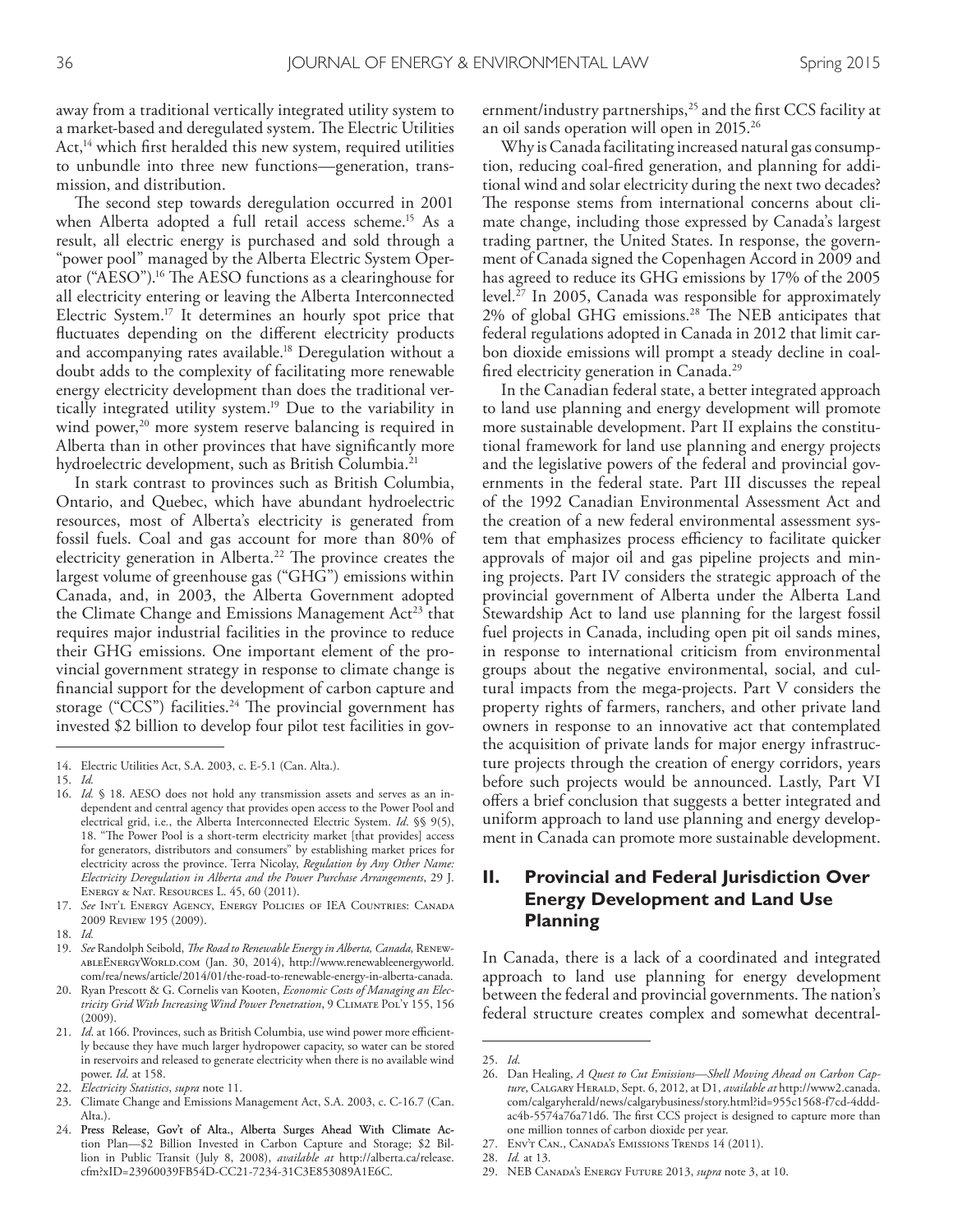ized oversight of land use planning and energy development. Due to Canada's constitutional framework, provincial governments regulate most of the energy development in southern Canada and play a much larger role in land use planning for energy projects than the federal government. 30 Canada is a federation that incorporates ten provinces and three territories.<sup>31</sup> The Canadian Constitution provides for the allocation of exclusive "heads of power" between the federal government and provincial governments. 32 Section 92(5) of the Constitution Act, 1867 provides provincial governments with the power to regulate the management and sale of provincial public lands, including timber and wood and other natural resources thereon. 33 Other sources of provincial constitutional authority to regulate energy projects include municipal institutions (section 92(8)); local, municipal, and provincial revenue (section 92(9)); and the enumerated enforcement powers (section 92(15)). 34 In addition, section 92A of the Constitution Act, 1982 confers on each provincial legislature the exclusive authority to make laws in relation to the "development, conservation and management of non-renewable natural resources and forestry resources in the province . . . and . . . [the] development, conservation and management of sites and facilities in the province for the generation and production of electrical energy."<sup>35</sup> The courts have also "recognized provincial legislative authority deriving from rights of ownership or proprietary rights over natural resources."36 Under section 92(10), the provinces have jurisdiction over "local works and undertakings," and section 92(13) gives them jurisdiction over "property and civil rights."<sup>37</sup> Therefore, most energy projects are reviewed and regulated by provincial governments. When taken together, "these sources of legislative power provide the provinces with a strong constitutional basis for an extensive range of regulatory initiatives."38

The federal government, on the other hand, has the right to regulate federal lands in national parks, where oil and gas exploration is prohibited or other Federal Reserve lands as well as all resources on these lands (e.g., timber, water, range, wildlife, and mines and minerals).<sup>39</sup> The relevant "heads of power" that the federal government has available to regulate energy development and land use planning include protection of water and fisheries resources; trade and commerce;<sup>40</sup>

39. Constitution Act, 1867, § 92(5).

navigation and shipping;<sup>41</sup> seacoast and inland fisheries;<sup>42</sup> matters that regard Indians and lands reserved for Indians;<sup>43</sup> criminal law;<sup>44</sup> extra-provincial works and undertakings;<sup>45</sup> the implementation of international treaties between Canada and other countries;<sup>46</sup> and the broad-based legislative power for the peace, order, and good government of Canada.<sup>47</sup> The residual power found in the peace, order, and good government clause and, in particular, its "national concern" branch, has long been considered a promising foundation for increased federal regulation in the land use and environmental area.<sup>48</sup> The federal government is currently focusing on monitoring national emissions from coal, natural gas, and hydroelectric generating facilities with projects necessitating review under the Canadian Environmental Assessment Act, 2012 ("CEAA 2012"), once production capacity reaches 200 MW. 49 In Canada, when the constitutional power of the federal government or a provincial government to regulate land use planning or an energy project is challenged, a court such as the Supreme Court of Canada may decide that the matter falls within the power of either the federal or provincial government. In interpreting the jurisdiction over the subject matter, courts will characterize the essence or pith and substance of the legislation to determine the constitutional validity of an act. If the essence of a law provides for provincial authority over subject matter that falls under federal jurisdiction, or vice versa, then the court will declare the law to be *ultra vires*. 50 Courts can strike down any federal or provincial law that deals with subject matter not allocated to the appropriate government. 51 As a result, when jurisdiction is unclear, courts may (1) allocate the matter to exclusive federal or provincial jurisdiction; (2) recognize both federal and provincial jurisdiction for parts of the matter under the *double aspect*  doctrine, whereby the federal jurisdiction will prevail in the event of a confict due to the doctrine of *paramountcy*; or (3) in case neither federal or provincial jurisdiction is clear, recognize residual federal jurisdiction. However, as the powers enumerated in the Constitution are not exhaustive, Canadian courts have the responsibility to determine jurisdiction in accordance with interpretive rules that have evolved over the years. 52

- 49. Regulations Designating Physical Activities, SOR/2012-147 § 2 (Can.).
- 50. *See* Canadian Western Bank v. Alberta, [2007] 2 S.C.R. 3, 27 (Can.).
- 51. Constitution Act, 1867, §§ 91–93.

<sup>30.</sup> *See* Int'l Energy Agency, *supra* note 17, at 9, 30–31.

<sup>31.</sup> *Id.* at 27.

<sup>32.</sup> Constitution Act, 1867, 30 & 31 Vict., c. 3, § 58 (U.K.) *reprinted* in R.S.C. 1985, app. II, no. 5 (Can.).

<sup>33.</sup> *Id.* § 92(5).

<sup>34.</sup> *Id.* § 92.

<sup>35.</sup> Jamie Benidickson, Environmental Law 38 (4th ed. 2013) (citing Constitution Act, 1867 § 92A(b–c)).

<sup>36.</sup> *Id*. at 38–39.

<sup>37.</sup> Constitution Act, 1867, §§ 92(10), (13).

<sup>38.</sup> Benidickson, *supra* note 35, at 39.

<sup>40.</sup> *Id*. § 91(2). Federal authority in connection with this head of power, and in connection with international agreements, has also failed to provide broad support for federal initiatives in the environmental area. Courts have historically interpreted the trade and commerce power in a restrictive manner that permits federal regulation of international and interprovincial, but not intra provincial, trade. BENIDICKSON, *supra* note 35, at 34-35 (citing Labatt Breweries v. Canada (AG), [1980] 1 S.C.R. 914 (Can.)).

<sup>41.</sup> Constitution Act, 1867, § 91(10).

<sup>42.</sup> *Id.* § 91(12).

<sup>43.</sup> *Id.* § 91(24).

<sup>44.</sup> *Id.* § 91(27).

<sup>45.</sup> *Id.* § 92(10)(a).

<sup>46.</sup> *Id.* § 92(1)(c).

<sup>47.</sup> *Id.* § 91.

<sup>48.</sup> Benidickson, *supra* note 35, at 35 (citing R. v. Crown Zellerbach Canada Ltd., [1988] 1 S.C.R. 401 (Can.)).

<sup>52.</sup> This has occurred in environmental protection, which is not allocated to any specific level of government. The Supreme Court of Canada has decided that legislative responsibility for environmental protection is shared by both levels of government, provided that the exercise of power by each level is related to a head of power expressly allocated to that level under the Constitution. Alternatively, the court may decide that neither level of government has exclusive jurisdiction over the subject matter. In such a case, the court can apply the *double aspect* doctrine, which means that both levels of government can legislate certain aspects of that matter. For instance, the Alberta Government may pass legislation regulating water pollution since the provinces have the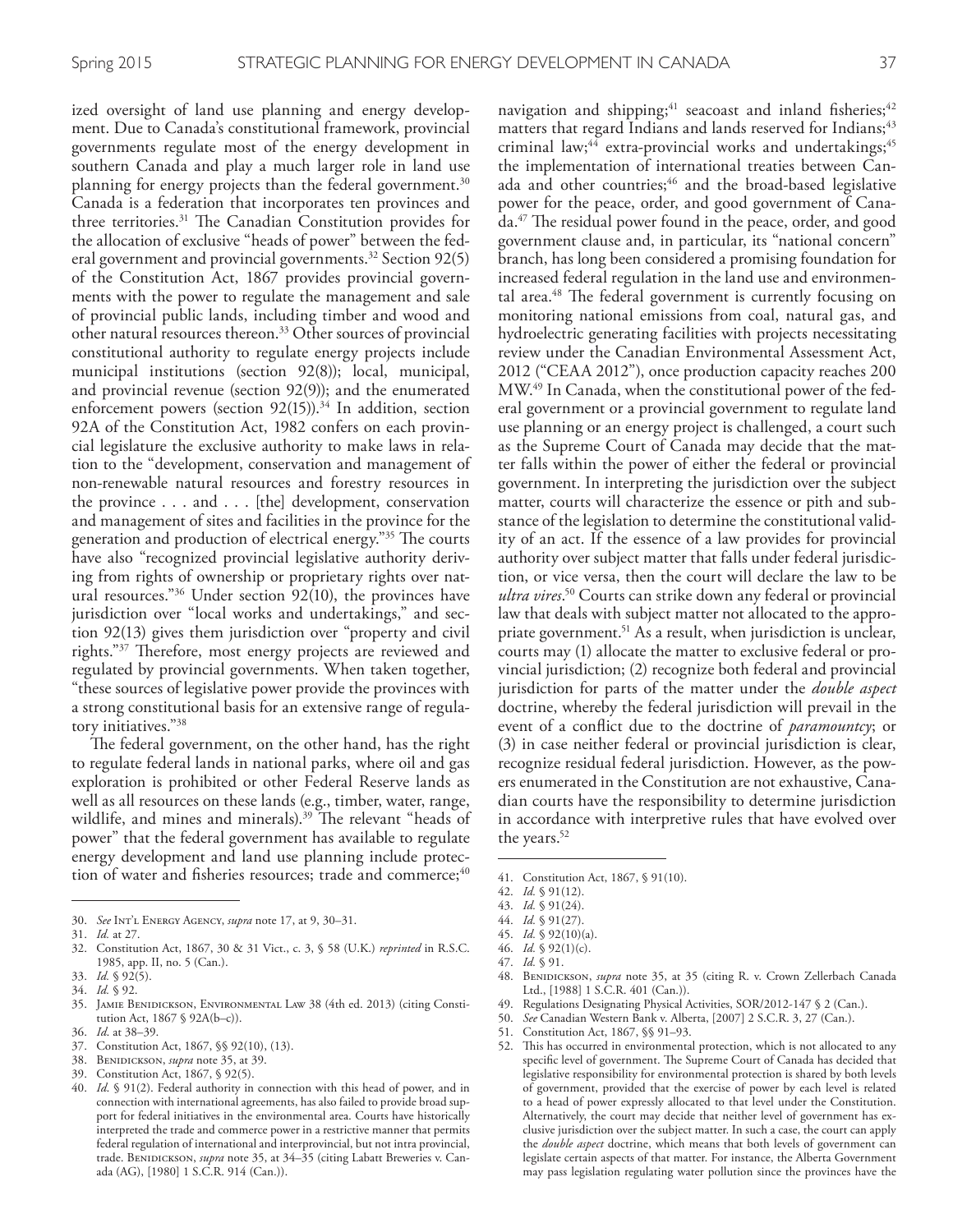### **III. Changes in 2012: A New Federal Environmental Assessment Regime for Energy Development That Undermines Strategic Land Use Planning for Major Energy Infrastructure Projects**

In 1992, the federal government adopted the Canadian Environmental Assessment Act, modeled after the U.S. National Environmental Policy Act of 1969,<sup>53</sup> but the main legislative workhorse, administered by the Federal Department of the Environment ("Environment Canada"), for proposed energy project planning is the CEAA 2012. 54 Environment Canada coordinates environmental policies to preserve and enhance Canada's environment and to conserve the nation's natural resources, and is the main federal department responsible for regulating GHG emissions. 55 Within the energy context, another important department is Natural Resources Canada ("NRC"), the leading federal department responsible for the development and implementation of federal energy and mining policies to "enhance the responsible development and use of Canada's natural resources and the competitiveness of Canada's natural resources products."<sup>56</sup> The federal energy policy administered by NRC refects the following three fundamental principles:

- 1. The jurisdiction of provincial governments regarding energy and land use planning must be respected;
- 2. Competitive markets are the most efficient at regulating energy prices and energy commodity trading and ensuring an innovative system to satisfy the nation's energy supply needs; and
- 3. The federal government will intervene on a targeted basis in the energy trading process to ensure that energy policy objectives are attained regarding public health, safety and the environment. 57

The federal government significantly changed its strategic planning environmental assessment ("EA") regime for energy

53. National Environmental Policy Act of 1969, 42 U.S.C. §§ 4321–4347 (2012).

projects in 2012. 58 A report by the Canadian Commissioner of the Environment and Sustainable Development released in fall 2009 highlighted problems with the former Canadian Environmental Assessment Act ("CEAA 1992") based on a review of EAs conducted between 1995 and 2008. 59 The Commissioner identified longstanding issues with the coordination of federal government departments and agencies in the EA process and concluded that project screenings were problematic.<sup>60</sup> Scoping decisions<sup>61</sup> by responsible authorities had been challenged in court, causing delays in the EA process. 62 Moreover, disagreements relating to scoping often resulted in multiple assessments.<sup>63</sup> The report noted that assessing cumulative effects in the federal EA process represented a challenge and that the Canadian Environmental Assessment Agency ("CEA") had not fully established and undertaken a quality assurance program as required by amendments to the CEAA 1992 in 2003. 64

In November 2011, then federal Natural Resources Minister Joe Oliver<sup>65</sup> announced that Canada must streamline the environmental review process to avoid delaying major energy and mining projects.<sup>66</sup> The minister reported that approximately \$500 billion worth of energy and mining projects in Canada were anticipated over the next decade, and that the government needed to create the right conditions for those investments to occur, including an efficient regulatory regime. $^{67}$  The minister noted that delays had arisen in the EA process due to "the involvement of a multitude of government agencies and departments—overseeing dozens of laws and regulations—that are involved in reviewing almost every major construction project in the country, as well as minor ones."68 Government concern about delays in the approval of major infrastructure projects prompted the creation of a new federal EA regime. After limited public consultation,<sup>69</sup> CEAA 1992 was repealed in 2012 and replaced with CEAA

jurisdiction to legislate for the protection of property and civil rights. The federal government may also pass legislation regulating water pollution that interferes with fsh habitat as it has the jurisdiction to regulate inland and coastal fsheries. If the *double aspect* doctrine applies, then both the provincial and federal laws operate concurrently. Should confict occur between the operation of the laws, Canadian courts, applying the doctrine of federal *paramountcy*, will recognize the standing of the federal law and declare the provincial law to be inoperative to the extent that it conficts with the federal law. Thirdly, the courts may conclude that the Constitution confers neither exclusive jurisdiction nor shared jurisdiction over a matter. As the federal government is provided with the power to regulate residual matters, such a matter will fall under federal jurisdiction.

<sup>54.</sup> Canadian Environmental Assessment Act, 2012, S.C. 2012, ch. 19, § 52(4) (Can.).

<sup>55.</sup> *See* Env't Can., The 2012 Progress Report of the Federal Sustainable Development Strategy 112 (2013), *available at* http://www.ec.gc.ca/ddsd/23E4714E-B774-4CC5-9337-F87B01556727/2012\_Progress\_Report\_ ofthe\_FSDS.pdf.

<sup>56.</sup> *About Us*, Nat. Resources Can., http://www.nrcan.gc.ca/department (last visited May 27, 2014).

<sup>57.</sup> *Energy Policy*, Nat. Resources Can., http://www.nrcan.gc.ca/energy/energyresources/15903 (last updated May 5, 2014).

<sup>58.</sup> Canadian Environmental Assessment Act, 2012, §§ 21–23.

<sup>59.</sup> Office of the Auditor Gen., 2009 Report of the Commissioner of the Environment and Sustainable Dev. to the House of Commons 4–5 (2009), *available at* http://www.oag-bvg.gc.ca/internet/English/parl\_ cesd\_200911\_00\_e\_33195.html.

<sup>60.</sup> *Id.* at 5 (explaining that screenings were problematic as their determination of environmental efects was weak and responsible authorities conducted little public participation).

<sup>61.</sup> Scoping occurs at an early stage of an EA to frame the EA and determine what it will address. In particular, scoping determines which environmental, social, and cultural impacts from the energy project and the associated issues are likely to be important, and how these impacts and issues will be included in the terms of reference for the project and be evaluated. Ken S. Hanna, Environmental Impact Assessment—Practice and Participation 10–11 (2d ed. 2009).

<sup>62.</sup> *Id.*

<sup>63.</sup> *Id.*

<sup>64.</sup> *Id.* (assessing cumulative efects requires identifying the incremental efects on the environment that may occur as a result of the combined infuences of various actions).

<sup>65.</sup> Joe Oliver is now Canada's Minister of Finance.

<sup>66.</sup> Shawn McCarthy, *Ottawa Wants to Streamline Environmental Reviews*, Globe & Mail (Nov. 28, 2011, 6:50 PM), http://www.theglobeandmail.com/reporton-business/industry-news/energy-and-resources/ottawa-wants-to-streamline-environmental-reviews/article4201668/ (last updated Sept. 6, 2012, 11:07 AM).

<sup>67.</sup> *Id.*

<sup>68.</sup> *Id.*

<sup>69.</sup> The federal government engaged in limited consultation on these regulations and sought feedback from proponents of projects and industry associations, in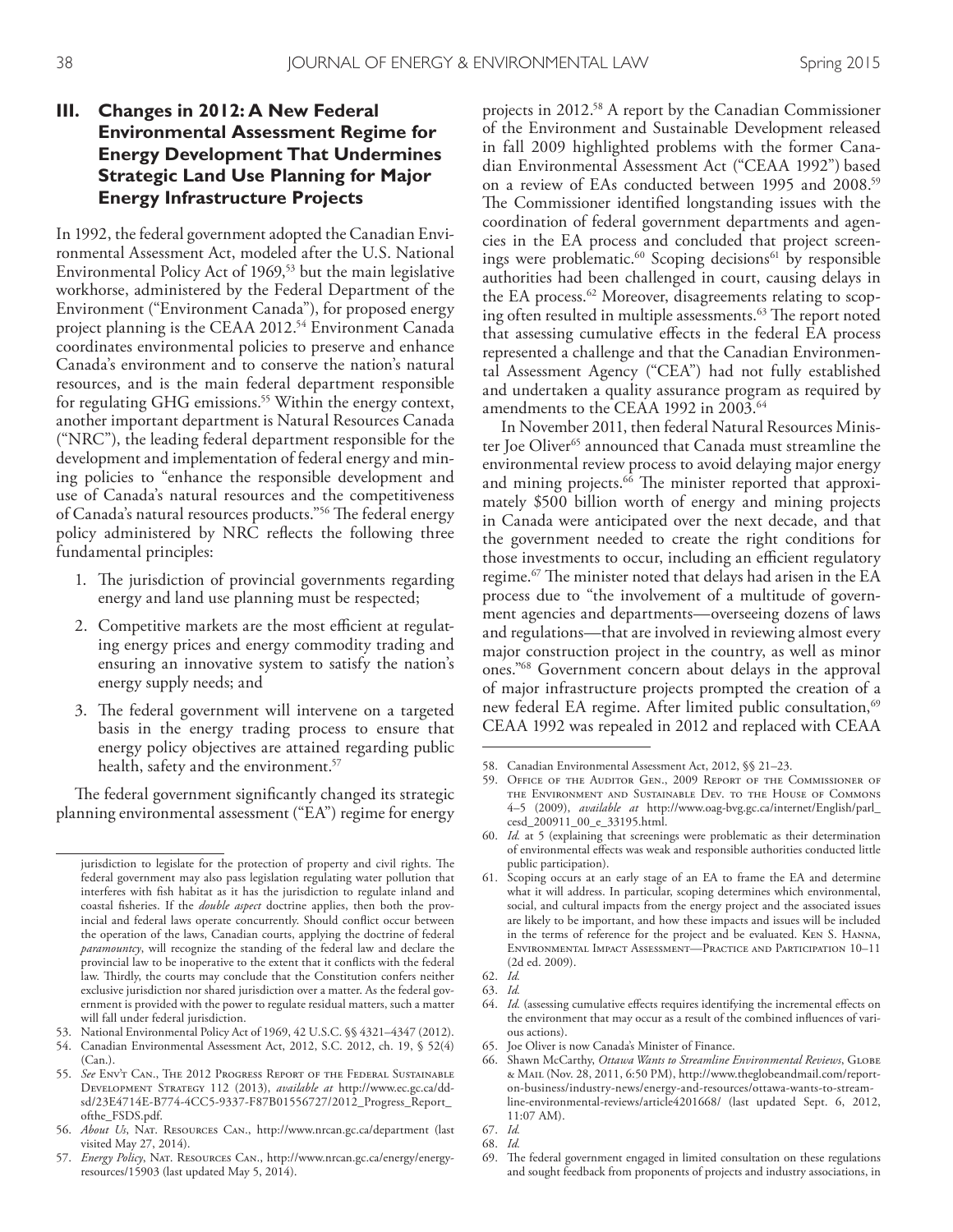2012. The main objectives of the 2012 federal EA process, as adopted under the omnibus budget implementation bill C-38—the Jobs, Growth & Long-term Prosperity Act—are to (i) promote investment in the energy and mining sectors by increasing efficiency in the federal EA process, (ii) promote increased cooperation and coordinated EAs between the federal and provincial governments, and (iii) ensure that EAs are completed in timely manner. 70

To simplify the federal process, section 15 of CEAA 2012 designates three specifc federal agencies—the NEB, the Canadian Nuclear Safety Commission ("CNSC"), and the CEA—to manage the EA process. 71 CEAA 2012 and other new regulations<sup>72</sup> have prompted significant change in the federal EA process. Energy projects automatically subject to an EA include designated projects involving activities that are regulated by the NEB, CNSC, and CEA. Other projects may require an EA based on the outcome of the screening procedure. In addition, under section 14(2), the federal Minister of the Environment has the discretion to require an EA. Pursuant to CEAA 2012, sections 2(1) and 84(a), and the Regulations Designating Physical Activities, the federal government has created timelines to expedite the energy project review and approval process for screening projects, including the following for EAs managed by the CEA:

- Section  $8(2)$  the CEA may require additional information from the proponent within ten days after receiving the project description;
- Section  $9(c)$  the CEA invites the public to provide comments within twenty days after posting the project description on the Internet site; and
- Section 10 within forty-five days after online posting, the CEA must conduct the screening and post its decision on the Internet. 73

In addition, within 365 days after the day on which the notice of the commencement is posted on the Internet, a decision has to be made with respect to the designated project.<sup>74</sup> This time limit does not include the interval needed to collect information or undertake a study.<sup>75</sup> The Minister of the Environment may refer an EA to a review panel if it is in the public interest. Under section 38(1), within sixty days after posting the notice of commencement of the EA, the Minister of the Environment must terminate an EA by a review panel if the panel fails to submit its report within the prescribed time limit. 76 Under section 38(3), within twentyfour months after referring an EA to a Review Panel, the

Minister of the Environment must issue a decision regarding the designated project. 77

The factors to be considered in the environmental assessment of energy projects under section 19 of the CEAA 2012 include the following:

- Purpose of the proposed project,
- Environmental effects (including malfunctions and accidents scenarios) and their signifcance,
- Public comments,
- Mitigation measures,
- Requirements for the follow-up program,
- Alternative means of carrying out the project, and
- Results of relevant studies and any other relevant matters.<sup>78</sup>

The definition of an interested party for proposed energy projects in CEAA 2012 is now determined by the responsible federal government authority: either the NEB for interprovincial and international electricity transmission lines and hydrocarbon pipelines, the CNSC for proposed nuclear plants, or the CEA for energy projects that not assigned to either the NEB or the CNSC. 79 An interested party is limited to a person who is directly afected by the carrying out of the designated project or a person who has relevant information or expertise. 80

Section 32 of CEAA 2012 provides the federal Minister of the Environment with the power to decide whether a provincial process would be an appropriate substitute to avoid two EAs.<sup>81</sup> The provincial process must be carried out by the government of a province, or any agency or body established under a provincial EA act. However, under section 33, the Minister of the Environment must not approve a substitution if (1) the project activity is regulated under the National Energy Board Act or the Nuclear Safety and Control Act and is under the responsible authority of either the NEB or the CNSC, (2) the project includes activities that are linked to the federal authority, or (3) the Minister has referred the EA to a review panel. 82

With regard to public participation, section 24 provides that the responsible authority must ensure the public has an opportunity to participate in the EA process. 83 CEAA 2012 restricts the "environmental efects" to be considered in EAs. 84

84. *Id.* § 5.

discordance with the longstanding practice to consult broadly with the public on regulations and changes to the federal EA process.

<sup>70.</sup> Canadian Environmental Assessment Act, 2012, § 4(1).

<sup>71.</sup> *Id.* § 15.

<sup>72.</sup> Prescribed Information for the Description of a Designated Project Regulations, SOR/2012-148 § 1 (Can.); Regulations Designating Physical Activities, SOR/2012-147 (Can.); Cost Recovery Regulations, SOR/2012-146 § 1 (Can.).

<sup>73.</sup> Canadian Environmental Assessment Act, 2012, §§ 8(2), 9(c), 10.

<sup>74.</sup> *Id.* § 27(2).

<sup>75.</sup> *Id.* § 27(6).

<sup>76.</sup> *Id.* § 38(1).

<sup>77.</sup> *Id.* § 38(3).

<sup>78.</sup> *See id.* § 19.

<sup>79.</sup> *See id.* §§ 2(2), 15.

<sup>80.</sup> *Id.* § 2(2).

<sup>81.</sup> *See id.* § 32; *see also* Allan Ingelson, Int'l Ass'n for Impact Assessment, The New *CANADIAN ENVIRONMENTAL ASSESSMENT ACT* 4 (2013), *available at* http://www.iaia.org/conferences/iaia13/proceedings/Final%20papers%20review%20process%2013/The%20New%20Canadian%20Environmental%20 Assessment%20Act.pdf?AspxAutoDetectCookieSupport=1.

<sup>82.</sup> Canadian Environmental Assessment Act, 2012, § 33; Ingelson, *supra* note 81, at 4.

<sup>83.</sup> Canadian Environmental Assessment Act, 2012, § 24.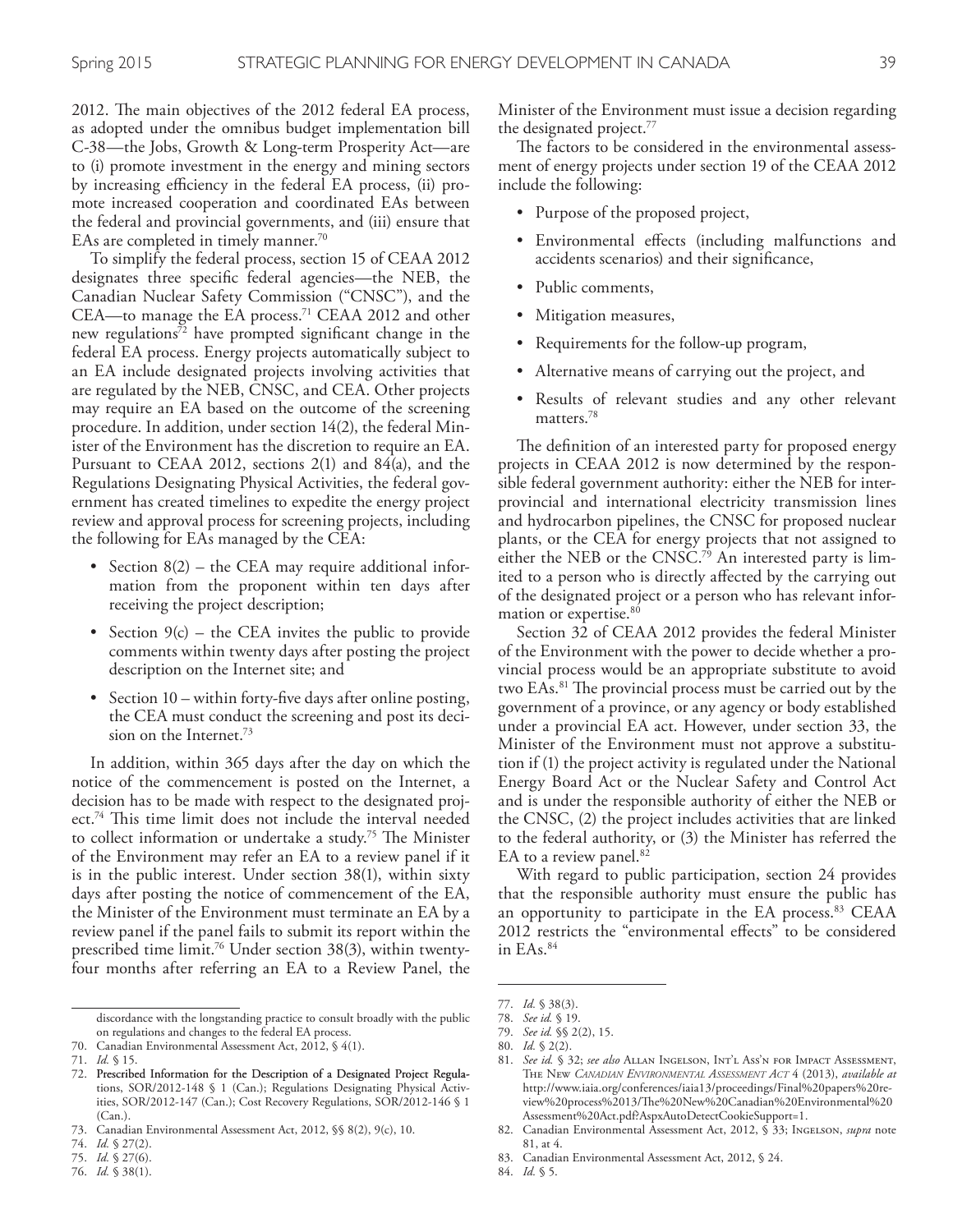With respect to aboriginal residents, any change that occurs in Canada that may afect the health, socio-economic conditions, heritage, and current use of lands/resources for traditional purposes are to be considered. Review of the Prescribed Information for the Description of a Designated Project Regulations reveals that there is no requirement to describe changes that may afect non-aquatic species at risk under the federal Species at Risk Act. 85 In addition, CEAA 2012 has removed the requirement to consider the efects on terrestrial species and the requirement to include in the description of designated projects some information relating to the terrain, water bodies, air, and vegetation that may be impacted by an activity. 86

In summary, since July 2012, a new federal EA regime applicable to designated energy projects is in force. CEAA 2012 limits the number of projects subject to an EA to those described in the Regulations Designating Physical Activities. 87 The information that must be provided by the proponent is contained in the Prescribed Information for the Description of Designated Project Regulations. 88 CEAA 2012 additionally creates specifc timelines for decisions to be made to minimize delays in the review of energy projects.<sup>89</sup> The Act creates responsibilities for three main federal regulators—the NEB, CNSC, and the CEA—to manage the federal process. 90 With regard to proposed energy projects, changes to the EA process include fewer EAs with a narrower scope, shorter timelines for decisions,<sup>91</sup> fewer federal agencies and departments involved in the EA process,<sup>92</sup> more discretion in the decision making process,<sup>93</sup> a smaller number of persons that may have "interested party" status, $94$  and increased federal government willingness to substitute the federal EA process with provincial EAs. 95 Logically, the focus on more rapid approval of energy projects will undermine the strategic planning value of federal EAs for major energy infrastructure projects in mitigating environmental, social, and cultural impacts.

#### **IV. Landscape Level Planning for Energy Project Development**

The only Canadian province that has adopted legislation for landscape level planning is Alberta.<sup>96</sup> This approach ties into integrated landscape management ("ILM") which is intended to overcome "fragmentation and incrementalism in decision-

93. *Id.* §§ 52–53.

95. *Id.* § 4(c).

making that present virtually insurmountable obstacles to cumulative efects management across much of Canada and other jurisdictions" globally.<sup>97</sup> The objective of ILM is to "set and achieve landscape-scale objectives over appropriate spatial and temporal scales."<sup>98</sup> Alberta's first efforts towards landscape planning were prompted by criticism of the caseby case incremental approval process for large oil and gas projects, including large open pit oil sands mines, and the signifcant landscape impacts. 99

In response to a signifcant expansion in its oil sands industry, the Alberta government created two statutes—the Alberta Land Stewardship Act<sup>100</sup> and the Land Assembly Project Area Act<sup>101</sup>—for strategic land use planning. In 1977, strong demand from the United States for Alberta's oil and natural gas resources, including resources from an area in western Alberta known as the Eastern Slopes of the Alberta Rocky Mountains, prompted land use conficts and concerns about protecting the quality of the environment in an area regarded as an "extremely important watershed region."102 The Alberta government responded by introducing the Policy for Resource Management of the Eastern Slopes, with the principal objective of ensuring "that all public lands and resources in the Eastern Slopes are protected, managed or developed according to a philosophy of integrated resource management."<sup>103</sup> This purpose involved the regional allocation of resources through the use of a broad regional plan, which defnes the goals, priorities, and "what resource objectives might be met in the diferent parts of the region."104 The policy identified "watershed management" as the highest land use priority in Alberta, although recreation and tourism were also regarded as "extremely important."<sup>105</sup>

Decisions regarding public land allocation and use were to be made through an Integrated Resource Planning ("IRP") system,<sup>106</sup> described as a "cooperative and comprehensive approach to decision-making on resource uses, $\frac{5107}{107}$  which included involvement of the public. 108 In 1984, the policy was revised "to refect the realities of the economic situation in Alberta, and to provide for the maximum delivery of the full range of values and opportunities in this important region."<sup>109</sup> The revision placed particular emphasis on the need to harness the tourism potential of the region. 110 But the IRPs had no legal status. The planning process was not

105. *Id.*

- 107. *Id.* at 19.
- 

- 109. *Id.* at iii.
- 110. *Id.*

<sup>85.</sup> Species at Risk Act, S.C. 2002, c. 29, § 58 (Can.).

<sup>86.</sup> Canadian Environmental Assessment Act, 2012, § 2.

<sup>87.</sup> Regulations Amending the Regulations Designating Physical Activities, SOR/2013-186 (Can.), *available at* http://www.gazette.gc.ca/rp-pr/ p2/2013/2013-11-06/html/sor-dors186-eng.php (setting out a fnite list of activities which may be considered "designated projects" subject to environmental assessment under CEAA 2012 (as defned in section 2(1)).

<sup>88.</sup> Canadian Environmental Assessment Act, 2012, § 8(1).

<sup>89.</sup> *Id.* § 27(2)–(7).

<sup>90.</sup> *Id.* §§ 15(a)–(b), 48, 54(1)–(4).

<sup>91.</sup> *Id.* § 4(f).

<sup>92.</sup> *Id.* §§ 14(4), 15(b).

<sup>94.</sup> *Id.* § 2.

<sup>96.</sup> Alta.'s First Nations, Consultation Guidelines on Land Management & Resource Development (Nov. 14, 2007), *available at* http://www.aboriginal. alberta.ca/documents/First\_Nations\_Consultation\_Guidelines\_LM\_RD.pdf.

<sup>97.</sup> Steven A. Kennett, Can. Inst. of Res. Law, Integrated Landscape Management in Canada: Getting From Here to There vii (2006).

<sup>98.</sup> *Id.* 99. *Id.* at 13–23.

<sup>100.</sup> Alberta Land Stewardship Act, S.A. 2009, c. A-26.8 (Can. Alta.). 101. Land Assembly Project Area Act, S.A. 2009, c. L-2.5 (Can. Alta.).

<sup>102.</sup> The Eastern Slopes is considered an "extremely important watershed region" due to its natural resources, which include fresh water, wildlife, forests, and fossil fuels. Gov't of Alta., A Policy for Resource Management of the Eastern Slopes 1 (1984), *available at* http://esrd.alberta.ca/lands-forests/ landuse-planning/documents/IRP-PolicyEasternSlopes-Oct2013.pdf.

<sup>103.</sup> *Id.*

<sup>104.</sup> *Id.* at 4.

<sup>106.</sup> *Id.*

<sup>108.</sup> *Id.* at 5.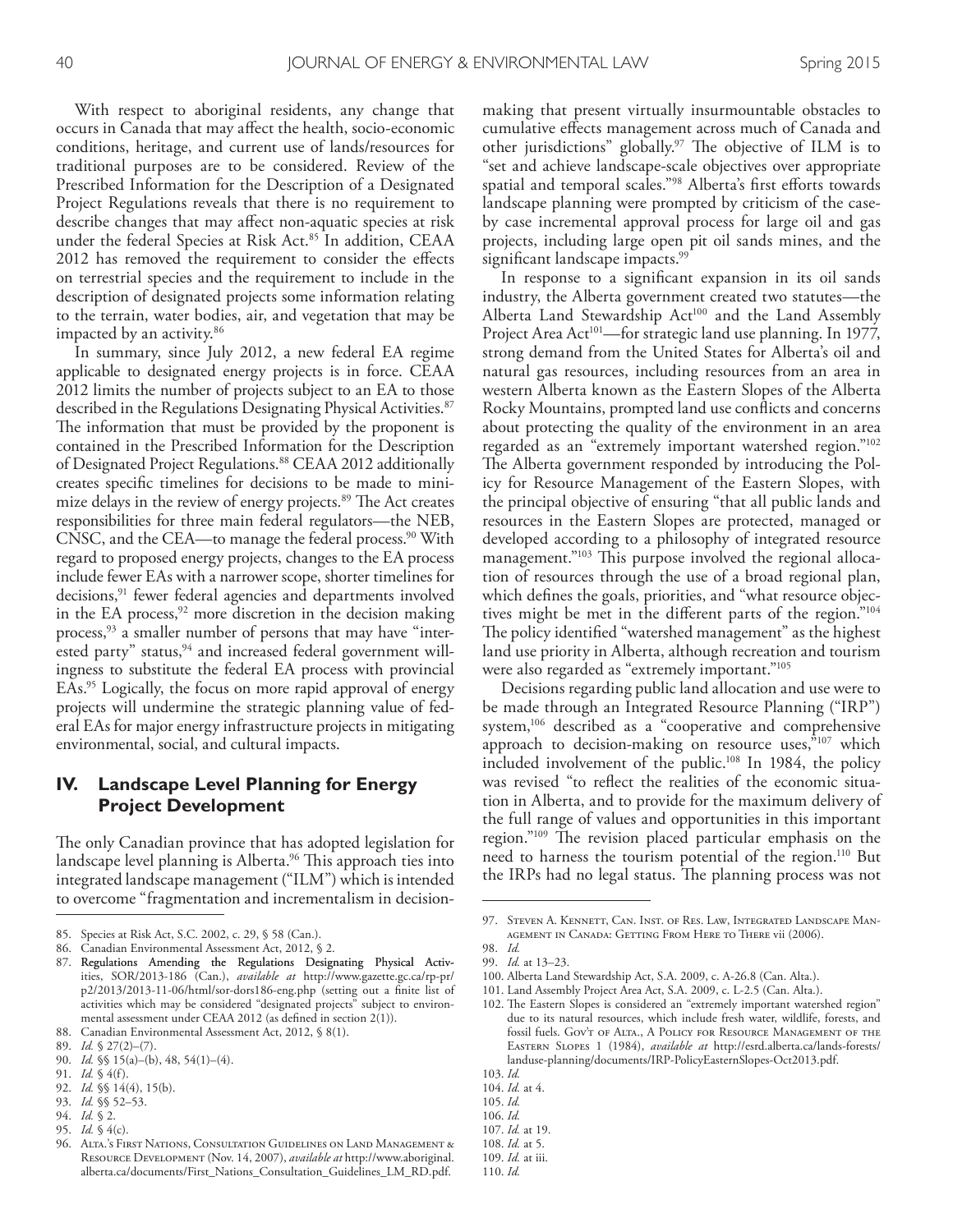well-developed and lacked transparency and adequate funding, resulting in "uneven coverage and a failure to update IRPs systematically."111 After approximately two decades, the system was abandoned,<sup>112</sup> but, as described below, a new land use and resource management system has emerged.

The IRP system was based on a multiple-use approach, one that has "dominated public lands management throughout North America."<sup>113</sup> The approach is directed to address conficts between diferent land uses, arising from interactions between diferent land users. It aims to encourage "complementary uses" of lands and to "balance competing uses in order to maximize aggregate benefts."114 Despite these laudable objectives, the approach has been much criticized. Robert Nelson, an economist from the U.S. Department of the Interior, stated:

Although the principle of multiple use is sometimes said to provide an actual basis for making decisions, most students of public land management have concluded that it is in fact amorphous and ofers little substantive guidance. Multiple use management is really management by agency administrative discretion in response to individual proposals. The lands managed under multiple use can be considered the public-land equivalent of the industrial or unrestricted zones commonly found in municipal zoning ordinances. 115

Steven Kennett has criticized the use of this approach in Alberta for allowing "relatively unfettered discretion of public land managers" and being incongruous with democracy and the rule of law. 116 He notes that, "[i]n its pure form," the multiple-use approach seeks the "satisfaction" of the needs of the moment and lacks "clear guidance" for addressing conficts between diferent uses, which results in "*ad hoc*" and "unprincipled" decisions. 117 With this approach, there is a lack of clear legal guidance for exercising discretion. The "practical efect is to tilt the playing feld, in favour of certain interests and values."118 As a result, the land use approach in the Alberta has changed to take the form of project-specifc considerations, without regard to cumulative efects and the broader goals of land use management.

The regulatory system for land and resource use in Alberta, and across much of Canada, has been described as "sectoral fragmentation and unplanned incrementalism."119 Sectoral fragmentation means that, while various activities, such as oil and gas development, mining, transportation, forestry, agriculture, and recreation share the same land-

scape, they are frequently managed autonomously.<sup>120</sup> The result is that the decisions regarding each of the resources fail to foster the realization of the broader objectives of overall land use. Incrementalism speaks to "decision-making on a disposition-by-disposition or project-by-project basis, without clear direction regarding longer term, landscape-scale objectives."<sup>121</sup> That is to say, it fosters decision making that focuses narrowly on the characteristics of individual projects, without consideration of the cumulative efects of each individual project or land use.

In light of the overall increase in GHG emissions from additional oil sands development and processing facilities in the Athabasca area,<sup>122</sup> along with the water and land surface impacts from open pit mines, management of cumulative efects is an important issue that needs to be addressed in Alberta. For example, in 1997, "cumulative efects" was raised as an issue at a provincial energy regulatory hearing at which an application for an oil sands mine was considered. 123 Generally, when reviewing whether to approve applications for drilling oil and gas wells, building pipelines, and constructing oil sands mines, "cumulative efects" is acknowledged as a factor to be considered; however, in light of the complexity of unconventional oil sands development, provincial regulators have been reluctant to deal with the problem. "Cumulative efects" is but one of the issues arising from a fragmented approach to land use planning.

Overall, fragmentation creates many problems. In *Managing Alberta's Energy Futures at the Landscape Level*, Kennett *et al.* have alluded to some of them:

- Multiple activities and decisions are altering landscapes in ways that do not refect conscious choice (i.e., the "tyranny of small decisions") and may be undesirable from ecological, social, cultural and economic perspectives.
- Resource management and regulatory processes are inefficient and may increase the risk of conflict  $\dots$
- Institutional fragmentation on sectoral and geographic lines means that decision-makers often focus primarily on a narrow set of interests, issues and impacts opposed to considering how the landscape-scale implications of multiple activities will determine what

<sup>111.</sup> Kennett, *supra* note 97, at 12.

<sup>112.</sup> Steven A. Kennett & Monique M. Ross, Can. Inst. of Res. Law, In Search of Public Land Law in Alberta 21 (1998).

<sup>113.</sup> Steven A. Kennett, Can. Inst. of Res. Law, New Directions for Public LANDS 10 (1998) (explaining while the approach is accorded explicit legislative recognition in the United States, in Canada, it is found mostly in policies and programs than in statutes).

<sup>114.</sup> *Id.*

<sup>115.</sup> SARAH BATES, NATURAL RES. LAW CTR., UNIV. OF COLO. SCHOOL OF LAW, Western Lands Report No. 3: The Changing Management Philoso-PHIES OF THE PUBLIC LANDS 22 (1993).

<sup>116.</sup> Kennett, *supra* note 113, at 11.

<sup>117.</sup> *Id.* at 12. 118. *Id.* at 13.

<sup>119.</sup> Kennett, *supra* note 97, at 20.

<sup>120.</sup> *Id.*

<sup>121.</sup> *Id.* at 21; *see also* Steven A Kennett et al., Inst. for Sustainable Energy, Env't & Econ., Managing Alberta's Energy Futures at the Landscape Scale 51 (2006).

<sup>122.</sup> *Athabasca Oil Sands*, NASA Earth Observatory, http://earthobservatory. nasa.gov/Features/WorldOfChange/athabasca.php (last updated May 15, 2011).

<sup>123.</sup> Decision 97-13: Application by Syncrude for the Aurora Mine, Application No. 960552, Alta. Energy & Utils. Bd. 15–29 (Oct. 24, 1997), *available at*  http://www.aer.ca/documents/decisions/1997/D97-13.pdf; *see also* Steven Kennett, *Next Steps for Cumulative Efects Management in Alberta's Athabasca Oil Sands Region,* 96 Can. Inst. Res. L. 1, 1–9 (2006–2007), *available at*  http://dspace.ucalgary.ca/bitstream/1880/47043/1/Resources96.pdf; STEven A Kennett, Can. Inst. Res. L., Closing the Performance Gap: The Challenge for Cumulative Effects Management in Alberta's Athabasca Oil Sands Region (2007), *available at* http://dspace.ucalgary.ca/bitstream/1880/47191/1/OP18Athabasca.pdf.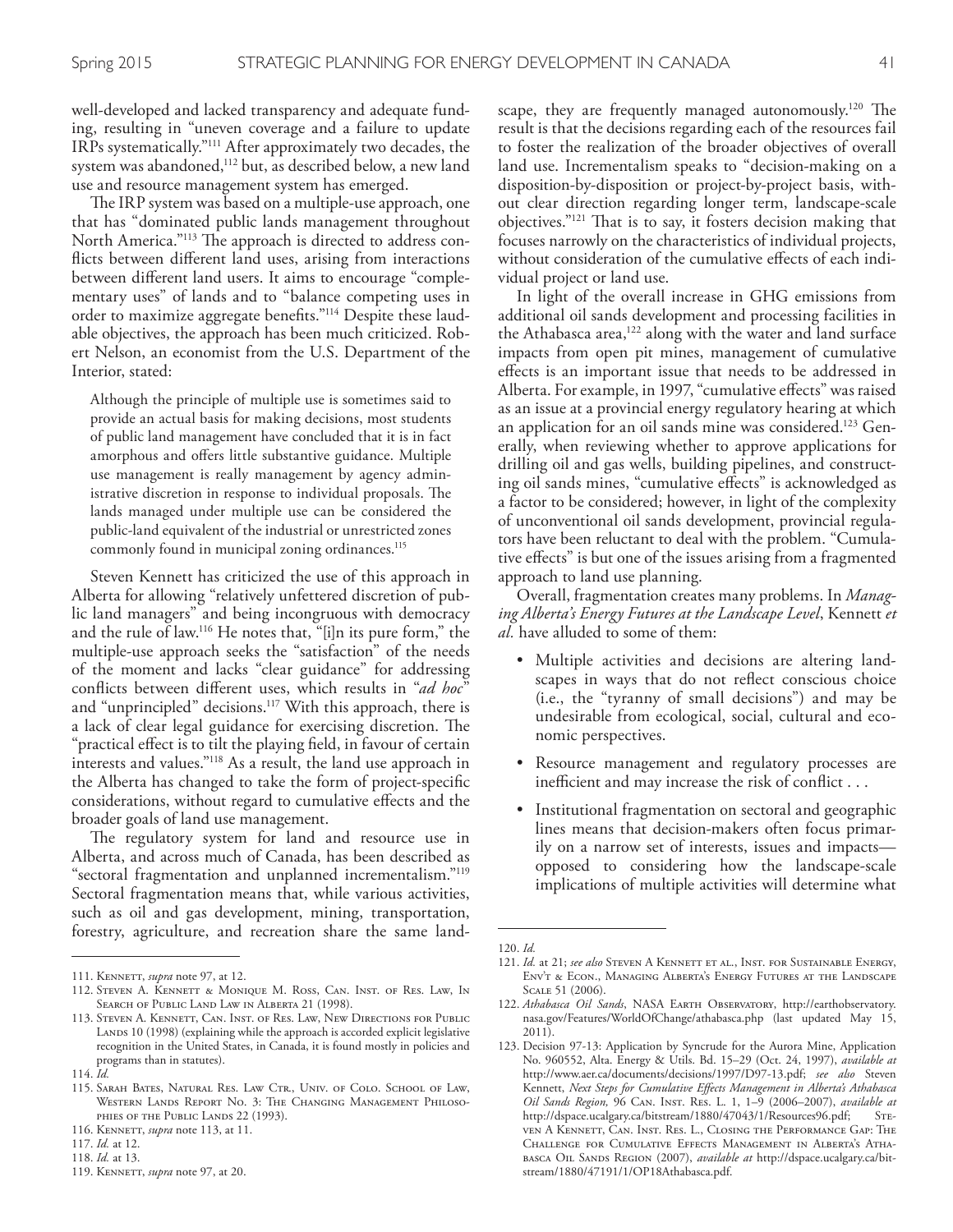ecological and other objectives will in fact be achieved . . .

- Important decision-making processes are unable to meet public expectations and discharge their mandates as established through law or policy . . .
- Environmental, economic and social objectives, where defned, may be unachievable because of the efects of uncoordinated and inconsistent activities on the same land base . . . or on surrounding land. 124

These problems prompted calls for the Alberta government to adopt a comprehensive land use plan for the whole province. In 2008, the provincial government responded by creating the Land Use Framework ("LUF"), a policy that outlined the government's approach "to manage public and private lands and natural resources to achieve Alberta's longterm economic, environmental and social goals."<sup>125</sup> The LUF is "a novel and unprecedented approach to land management" that will alter the way that land use decisions are made as well as the project-review and approval process. 126

The LUF adopts the following seven goals: (1) to develop seven land use regions, including a regional plan for each of them; (2) to establish a governance structure in the form of a land use Secretariat and a regional Advisory Council for each region, for the implementation of the LUF; (3) to establish a cumulative efects management system that will replace a project-by-project management system to address the combined impacts of multiple activities on lands; (4) to develop new policy instruments to promote stewardship and conservation on all lands; (5) to support wise use of land to reduce the human footprint on Alberta's landscape; (6) to create a monitoring, evaluation and reporting system, including an integrated information system to ensure steady improvements in land use planning and decision-making; and (7) to respect the special constitutionally protected rights of aboriginal communities, adversely afected by energy development on their lands, and encourage aboriginal participation in the land use planning process.<sup>127</sup> The LUF marks the end of the era of "project-by-project" management of land, inaugurating a new period with an integrated management system. 128

Additionally, in 2009, the Alberta government enacted the Alberta Land Stewardship Act ("ALSA")<sup>129</sup> as the legislative framework for the implementation of the LUF. ALSA's lofty land development and use objectives are as follows: (1) "to provide a means by which the Government can give direction and provide leadership in identifying the objectives of the Province of Alberta"; (2) "to provide a means to plan for the future, recognizing the need to manage activity to meet the reasonably foreseeable needs of current and future generations of Albertans"; and (3) "to create legislation and policy that enable sustainable development by taking account of . . . the cumulative effect of human endeavour . . . . "<sup>130</sup>

Subsections (b) and (c) suggest that what is contemplated under LUF and ALSA is a land use planning process that is intended to promote sustainable development to supplant the "municipality-by-municipality or project-by-project" approach that has characterized land use planning in the past.<sup>131</sup> The objectives of ALSA reflect an "ecosystem management" approach for land and resource management, "a set of normative principles and operational guidelines for managing human activities in a way that permits them to coexist, over a specifed management area, with ecological processes deemed to be worth protecting over the long term."132

ALSA provides for the creation of "integrated planning regions,"133 described as "an expression of the public policy of the Government" and regarded as "legislative instruments" that have the status of regulations.<sup>134</sup> The power to make and amend regional plans vests in the Lieutenant Governor in Council ("LGC"). 135 Such plans are binding on the provincial government, local governments, decision makers, regulators, industries, and private individuals. 136

The Act also creates a framework to develop regional land use plans. 137 Each plan will set the context for all land-use decision making in a region and will have the force of law after the government approves the plan. 138

In fact, ALSA prevails over all other Alberta statutes and regulations. 139 Regional plans prevail over inconsistent regulations, municipal bylaws, government policies and codes of practice.<sup>140</sup> This means that once a regional plan has been created and published in the provincial government gazette, local governments and regulatory bodies must amend their inconsistent bylaws and regulations to bring them into harmony with the requirements of a regional plan. 141 After more than three years of consultation with area residents, indigenous peoples, and experts regarding environmental, social, and economic issues, the provincial government approved the Lower Athabasca Regional Plan. The plan, approved in 2012, covers the area in which the oil sands mines are located. 142

*Prosper Petroleum Ltd.*<sup>143</sup> is the first regulatory appeal in which the concerns of Aboriginal residents about the regional and cumulative efects of a proposed oil sands exploration

- 139. Harvie & Mercier, *supra* note 126, at 303.
- 140. *Id.* at 307.

143. Prosper Petroleum Ltd., 2014 ABAER 013 (Alta. Energy Regulator Nov. 5, 2014), *available at* https://www.aer.ca/documents/decisions/2014/2014- ABAER-013.pdf.

<sup>124.</sup> Kennett et al., *supra* note 121, at 51–52.

<sup>125.</sup> Gov't of Alta., Land-Use Framework 7 (Dec. 2008), *available at* https://www.landuse.alberta.ca/Documents/LUF\_Land-use\_Framework\_ Report-2008-12.pdf [hereinafter LAND-USE FRAMEWORK].

<sup>126.</sup> Alan Harvie & Trent Mercier, *Alberta Land Stewardship Act and its Impact on Alberta's Oil and Gas Industry*, 48 Alta. L. Rev. 295, 298 (2010).

<sup>127.</sup> Land-Use Framework, s*upra* note 125, at 3–4, 19–21.

<sup>128.</sup> *See id.* at 3, 13, 31*.*

<sup>129.</sup> Alberta Land Stewardship Act, S.A. 2009, c. A-26.8 (Can. Alta.).

<sup>130.</sup> *Id.* § 1.

<sup>131.</sup> Kevin Marron, *Clear as Mud*, Can. Lawyer, July 2011, at 21, 22.

<sup>132.</sup> Kennett, *supra* note 113, at 19.

<sup>133.</sup> Alberta Land Stewardship Act § 3(1).

<sup>134.</sup> *Id.* § 13(1)–(2).

<sup>135.</sup> *Id.* § 4(1). 136. *Id.* § 15(1).

<sup>137.</sup> *Id.* § 8.

<sup>138.</sup> *Id.* §§ 5, 8, 13(2).

<sup>141.</sup> *Id.* at 308.

<sup>142.</sup> *Lower Athabasca Regional Plan*, Gov't Alta., http://esrd.alberta.ca/focus/ cumulative-efects/cumulative-efects-management/management-frameworks/ lower-athabasca-regional-plan.aspx (last visited Sept. 27, 2014).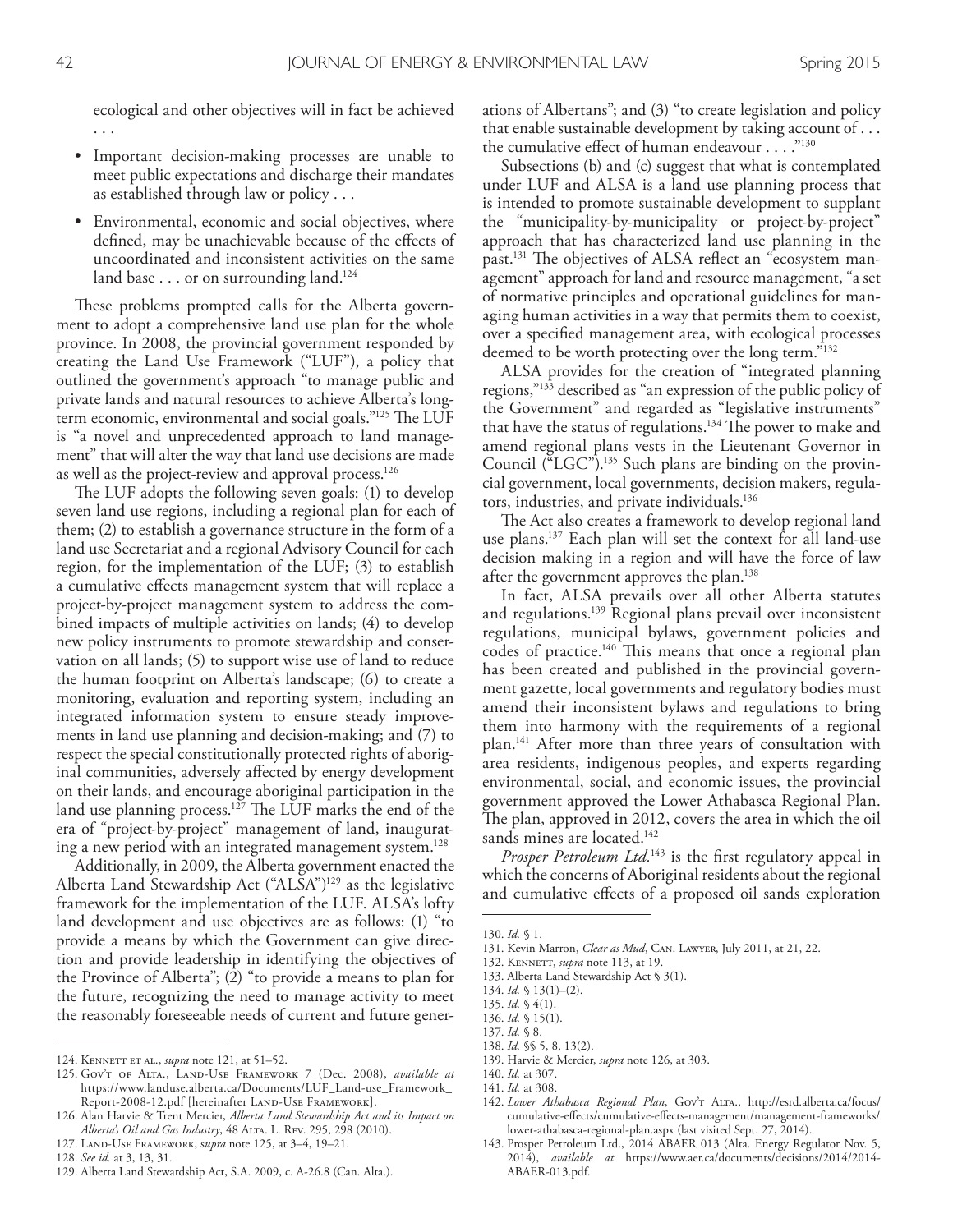("OSE") program and land use planning legal requirements under ALSA<sup>144</sup> have been discussed. They obtained the oil sands mineral rights on public lands from the Alberta Government, and then as required by the Alberta Energy Regulator pursuant to Directive 056,<sup>145</sup> carried out a consultation program regarding the proposed exploration program with Aboriginal residents in the project area during the fall of 2012. In light of resident concerns about the project impacts, the Fort McKay First Nation ("First Nation") indicated that it desired a bufer zone, encompassing proposed program lands, where no OSE would occur. But the Aboriginal group decided not to meet with the company's representative. In light of the refusal of First Nation to discuss the proposed program, there was a delay in an administrative decision regarding the adequacy of the company's consultation program with the group until February 2013. As there was no "formal objection" to the proposed exploration program from the group, the company decided to submit a routine application to the provincial energy regulator for permission to drill twenty-four wells to evaluate the oil sands deposit.<sup>146</sup> The company also applied to Alberta Environment and Sustainable Resource Development ("AESRD") for approval of the use of the surface of the public lands for an exploration program under the Public Lands Act ("PLA").<sup>147</sup> Proposed activities included "clearing [the lands], construction, drilling, and reclamation of [lands covered by] temporary leases and access areas for the" drilling of sixteen additional wells during the winter season 2014/2015.<sup>148</sup> The company proposed preparing sites and associated access roads when the ground was frozen to minimize surface disturbance, and indicated that core-hole drilling would be done under frozen-ground conditions to minimize surface impacts. The company was issued a letter of authority  $("LOA")$  to proceed with the exploration program, subject to the consent of all occupants and other conditions attached to the LOA.<sup>149</sup> The company drilled eight wells before the ground became unfrozen. 150

In August 2013, a provincial statute, the Responsible Energy Development Act ("REDA"),<sup>151</sup> came into force and replaced the Energy Resources Conservation Act ("ERCA"). 152 With the repeal of the ERCA, the Energy Resources Conservation Board was dissolved and replaced by the Alberta Energy Regulator ("AER"). REDA provides for appealing some AER decisions in a new process called a "regulatory appeal" in which a panel reviews, and can overturn, a previous administrative decision. On August 2, 2013, the First Nation and the Fort McKay Métis Com-

- 150. *See id*. at para. 5.
- 151. Responsible Energy Development Act, S.A. 2012, c. R-17.3.
- 152. Energy Resources Conservation Act, R.S.A. 2000, c. E-10 (repealed 2013).

munity Association (collectively "Aboriginal Group") initiated such an appeal of the decision to approve the partially completed OSE, based on division 3 of REDA and part 3 of the AER Rules of Practice.<sup>153</sup> The Aboriginal Group posited that the company should not have submitted a so-called "routine application" for approval of the proposed exploration program.<sup>154</sup> They argued the company should have submitted a "non-routine" application in which the objections of the indigenous group needed to be disclosed about the proposed exploration program. 155 After the appeal was fled, the company did not drill the balance of the wells that had been approved. 156

On November 14, 2013, the AER granted the Aboriginal Group's request for a regulatory appeal. 157 At the subsequent hearing, the Aboriginal interveners argued that the AER should not allow the company's exploration program as such an authorization would "prejudice its work with the Government of Alberta (GoA) [in] developing and implementing the Moose Lake Protection Plan, which [was] intended to guide [future oil sands] development in the area of [its Reserve lands.]"<sup>158</sup> The Aboriginal Group submitted that the long-lasting effects of the company's OSE program would restrict the options available for implementing the Moose Lake Protection Plan that was under development and impair the plan's ability to protect the intended ecological and cultural functions of the Moose Lake reserves.<sup>159</sup> The interveners submitted that the Moose Lake reserves' land areas were becoming increasingly important in light of the impacts from oil sands development elsewhere in Fort McKay's traditional territory. 160

The Aboriginal Group raised concerns about the effects of the OSE program on vegetation, wildlife, and fsh in the area and cumulative effects on a broader regional basis.<sup>161</sup> In addition to local environmental and cultural efects (traditional land use activities) from the proposed OSE program, concerns were raised about cumulative efects and how these are being addressed in the provincial land use planning process.<sup>162</sup> The OSE company in its response reported that its activities would disturb only 16.5 hectares. 163

Pursuant to section 20 of REDA, the AER must act in accordance with regional plans created under ALSA. The proposed OSE program considered in the appeal is in an area covered by the frst Regional Plan developed under ALSA. At the hearing of the appeal, the Aboriginal Group raised concerns about the incomplete nature of the regional plan and questioned the adequacy of the plan to meaningfully address potential environmental impacts.<sup>164</sup> The request for

155. *See id*.

160. *Id*.

- 163. *Id*. at para. 7.
- 164. *See id*. at paras. 50–51.

<sup>144.</sup> Alberta Land Stewardship Act, S.A. 2009, c. A-26.8 (Can. Alta.).

<sup>145.</sup> Energy Res. Conservation Bd., Directive 056: Energy Development Applications and Schedules (2014), *available at* https://www.aer.ca/rulesand-regulations/directives/directive-056.

<sup>146.</sup> *See* Prosper Petroleum Ltd., 2014 ABAER 013, at para. 3. Routine applications are directed toward energy projects that do not prompt objections from persons that may be afected by a proposed energy project.

<sup>147.</sup> Public Lands Act, R.S.A. 2000, c. P-40.

<sup>148.</sup> Prosper Petroleum Ltd., 2014 ABAER 013, at para. 7.

<sup>149.</sup> *Id*. at para. 2.

<sup>153.</sup> Prosper Petroleum Ltd., 2014 ABAER 013, at para. 5.

<sup>154.</sup> *See id*. at paras. 8–9.

<sup>156.</sup> *Id*. at para. 6.

<sup>157.</sup> *Id*. at para. 5.

<sup>158.</sup> *Id*. at para. 8.

<sup>159.</sup> *Id*.

<sup>161.</sup> *See id*. at para. 9.

<sup>162.</sup> *See id*. at paras. 9, 28, 50–52.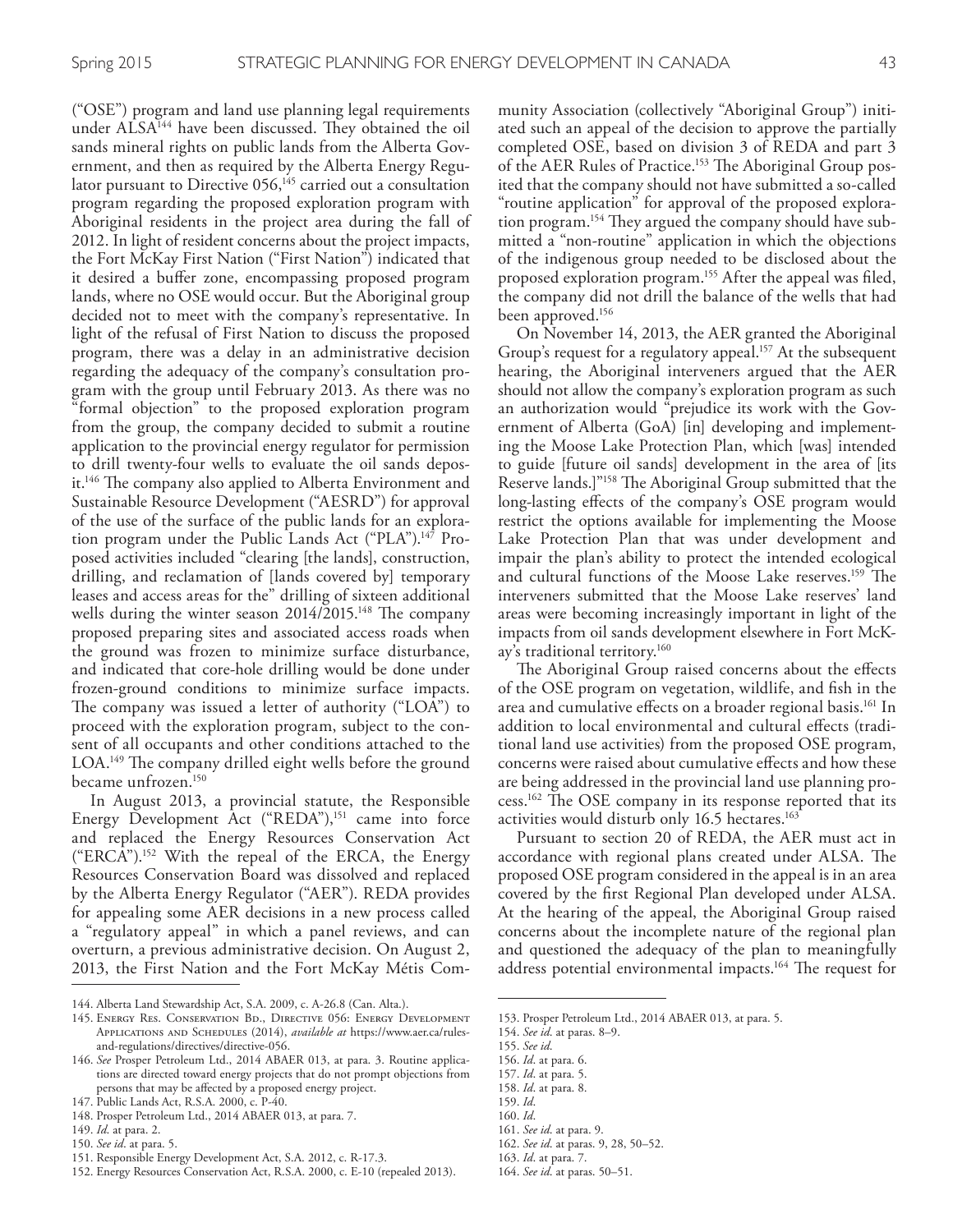a review of the administrative decision to approve the OSE program included a request that the following four actions be taken by the provincial government:

(a) amend [the regional plan] to change its efective date to December 2015 or upon completion of the management frameworks and tools that have not yet been completed;

(b) develop a traditional land use management framework;

(c) establish designated bufer areas in which resource development is not permitted around the hamlet of Fort McKay and adjacent lands owned by Fort McKay and surrounding Reserves 174a and 174b; and

(d) develop a management framework for the protection of water levels and quality in all rivers and in Bufalo (Namur) Lake and Gardiner Lake. 165

The Aboriginal Group noted that plans for managing cumulative efects, such as biodiversity and landscape management frameworks had not been developed yet; therefore, the AER did not have adequate information to properly evaluate the impacts from the proposed OSE program when it made the decision to approve the OSE program. 166 Interveners also submitted that as the regional land use planning initiatives had not been completed for lands surrounding the Moose Lake reserves, the balance of the proponent's OSE program should be delayed until the plans were fnished. The initiatives included biodiversity and land use management frameworks to be developed under the regional Plan ("LARP") and the Moose Lake Protection Plan. 167 The Aboriginal Group also argued that the OSE program should be postponed until the Moose Lake Protection Plan was completed in 2016 and the frameworks established. 168 They submitted that the First Nation's reserves and the surrounding area were critical to the preservation of their culture and traditional practices as they had provided areas for both ongoing cultural activities and harvesting activities in the surrounding area.<sup>169</sup> The company submitted that the Aboriginal Groups was "essentially asking the AER to refuse to consider applications within . . . [an] area around its reserves until 2016, when a management plan from Alberta may or may not be fnalized" and that if the provincial government "believed that authorizing new exploration in the area before 2016 would prejudice the Moose Lake Protection Plan, it has the ability to impose a moratorium on new energy development applications in the Moose lake area."<sup>170</sup>

In its decision, the panel concluded that as broad-scale land use decisions fall under the regional land use plan in another forum, that body in which Aboriginal groups could present their concerns about land use management in the region was the appropriate one to consider the land use

issues not the regulatory panel. 171 At the hearing, the panel did acknowledge that the regional land use plan was, at the time of the appeal, a work in progress and that several subregional plans and frameworks were under development. 172 The panel noted that upon completion and implementation, the plans and frameworks would assist the AER in its future decisionmaking. 173 However, until the plans are complete and implemented by the provincial government, "the AER cannot speculate on what these plans and frameworks will contain."<sup>174</sup> The panel also noted that "[i]n addition to considering social, economic, and environmental factors and the public interest in making its determination on the regulatory appeals, the AER must also act in accordance with LARP as it exists today."<sup>175</sup> The panel concluded that it would be inappropriate "to defer its decisions on the regulatory appeals until the various LARP subregional plans and frameworks have been developed and implemented."<sup>176</sup>

In making its decision, the panel referred to section 7(3) of the Regulatory Details Plan in the regional land use plan that states that

a decision-maker or local government body must not adjourn, defer, deny, refuse, or reject any application, proceeding or decision-making process before it by reason only of

(a) the Crown's non-compliance with a provision of either the LARP Strategic Plan or LARP Implementation Plan, or

(b) the incompletion by the Crown or anybody of any direction or commitment made in a provision of either the LARP Strategic Plan or LARP Implementation Plan. 177

The panel concluded that the submissions of the Aboriginal Group

on cumulative regional impacts were of limited assistance in its deliberations on the potential efects of the OSE program. Within the scope of the AER decision-making process on applications such as these, submissions that would be most helpful to the panel would address the specifc impacts expected within the immediate area of the program or lease. The panel also note[d] that Prosper's leases [were] a small part of the study areas used to identify cumulative efects in these studies. 178

The panel acknowledged the potential cumulative effects from oil sands development on Fort McKay's traditional use area when it indicated that "regional planning under LARP is the appropriate mechanism for addressing regional cumulative efects of resource development, including the contribution of oil sands development."179 As some key deliverables from LARP were still outstanding, including

175. *Id*. at para. 57. 176. *Id*.

<sup>165.</sup> *Id*. at para. 52.

<sup>166.</sup> *See id*. at para. 50.

<sup>167.</sup> *Id*.

<sup>168.</sup> *Id*. 169. *Id*. at para. 8.

<sup>170.</sup> *Id*. at para. 68.

<sup>171.</sup> *See id*. at para. 56.

<sup>172.</sup> *See id*.

<sup>173.</sup> *Id*. at paras. 56, 73.

<sup>174.</sup> *Id*. at para. 56.

<sup>177.</sup> *Id*. at para. 58.

<sup>178.</sup> *Id*. at para. 120.

<sup>179.</sup> *Id*. at para. 121.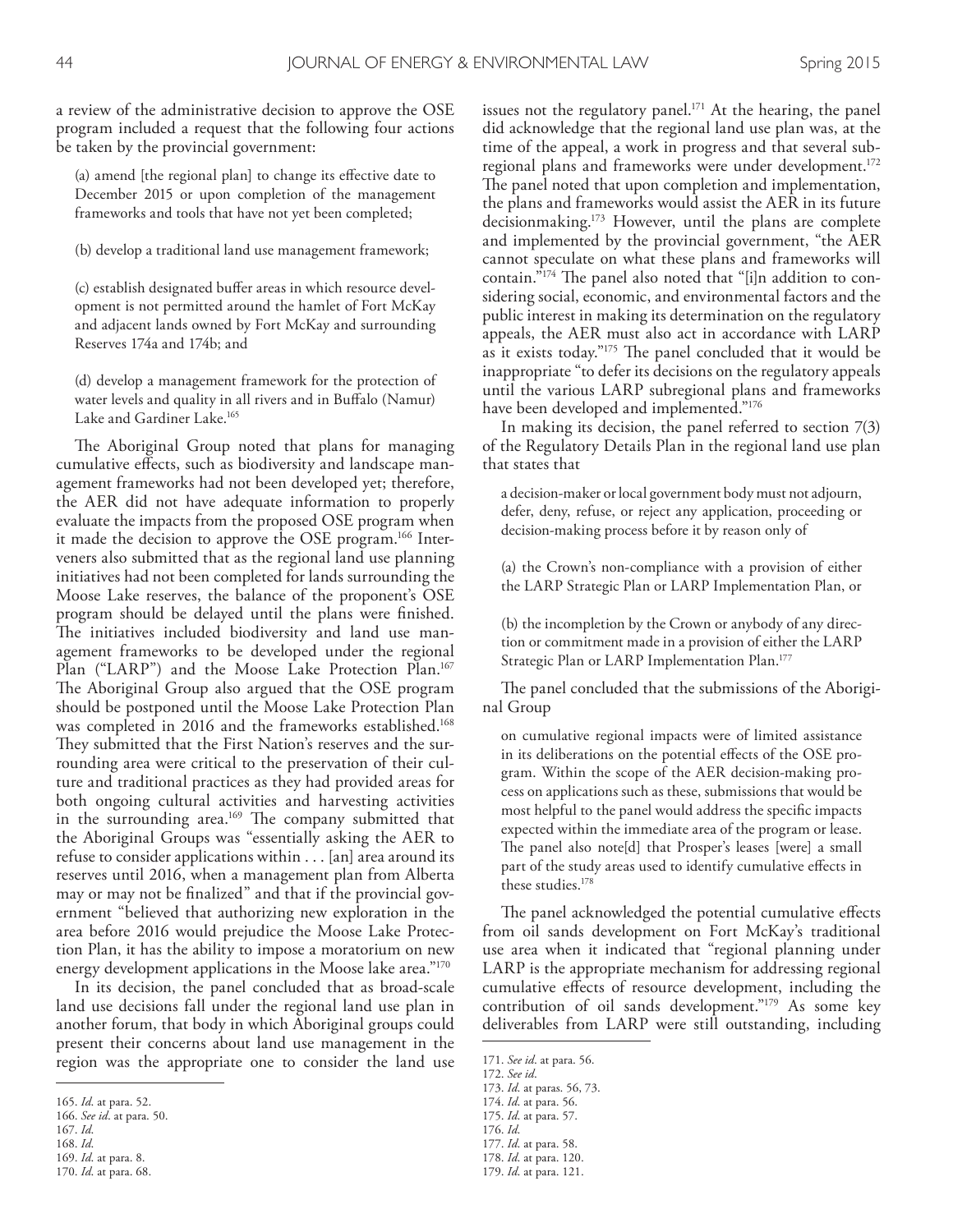a biodiversity management framework and the landscape management plan, the panel indicated that "[i]n the absence of the framework and any associated thresholds or disturbance limits, the panel does not have a basis on which to assess the signifcance of the OSE program's contribution to cumulative effects."<sup>180</sup> The panel concluded that "since Prosper will use minimal disturbance techniques and seasonal access, the project-specific effects are negligible. Therefore, it follows that any potential contribution of the OSE program to regional cumulative efects would also be negligible."181

In further considering its mandate and arriving at its decision, the Panel considered section 41(2) of the REDA and concluded that "the only matter before [it was] whether to confrm, vary, suspend, or revoke the AER decisions to issue the well licences and extend the LOA."<sup>182</sup> The panel noted that the AER is governed by its enabling statute REDA and the Responsible Energy Development Act General Regulation (REDA General Regulation). 183 REDA sets out the mandate of the AER as follows:

 $2(1)$  The mandate of the Regulator is

(a) to provide for the efficient, safe, orderly and environmentally responsible development of energy resources in Alberta through the Regulator's regulatory activities, and

(b) in respect of energy resource activities, to regulate

(i) the disposition and management of public lands,

(ii) the protection of the environment, and

(iii) the conservation and management of water, including the wise allocation and use of water, in accordance with energy resource enactments and, pursuant to this Act and the regulations, in accordance with the specifed enactments. 184

The panel then concluded that under section 15 of REDA, when it is considering an appeal of a decision made under legislation such as the Oil and Gas Conservation Act ("OGCA"),185 it must, in addition to other factors, consider any factor prescribed by the regulations, including the interests of landowners. 186

Section 3 of the REDA General Regulation<sup>187</sup> sets out the factors that the AER must consider: (a) the social and economic effects of the energy resource activity, (b) the effects of the activity on the environment, and (c) the impacts on

185. Oil and Gas Conservation Act, R.S.A. 2000, c. O-6. 186. Prosper Petroleum Ltd., 2014 ABAER 013, at para. 17. a landowner as a result of the use of the land on which the activity is located. 188

The panel also noted that the OSE wells had been approved under the OGCA, and then alluded to the following purposes of the Act enumerated in section 4:

(a) to efect the conservation of, and to prevent the waste of, the oil and gas resources of Alberta;

(b) to secure the observance of safe and efficient practices in the locating, spacing, drilling, equipping, constructing, completing, reworking, testing, operating, maintenance, repair, suspension and abandonment of wells and facilities and in operations for the production of oil and gas or the storage or disposal of substances;

(c) to provide for the economic, orderly and efficient development in the public interest of the oil and gas resources of Alberta . . .

(e) to provide for the recording and the timely and useful dissemination of information regarding the oil and gas resources of Alberta. 189

In its "Summary of Findings" the panel concluded there was "a need for the project" because the company was required under the terms of the oil sands lease awarded by the provincial government to evaluate the commercial potential of the area for oil sands production.<sup>190</sup> The panel noted the concerns of the Aboriginal interveners in regard to the regional efects of current and future oil sands development but concluded that "management frameworks and thresholds to be established under LARP and eforts by Fort McKay to work with the GoA toward developing the Moose Lake Protection Plan are the appropriate mechanisms for addressing concerns about regional development and the cumulative effects of resource development."<sup>191</sup> The panel noted that the proposed OSE program was a designated use under LARP and in compliance with the regional plan. 192

After considering the economic, social, and environmental efects of the proposed OSE program, the panel concluded that the well licences and the LOA satisfed all AER regulatory requirements and the project was in the public interest.<sup>193</sup> The panel concluded that the provincial legal requirements in the pro oil development province for the delineation of the oil sands leases established the need for drilling the additional evaluation wells and an extension of the LOA.<sup>194</sup> The panel then confirmed the validity of the previous decisions to issue the well licences and to extend the LOA since they met "all AER regulatory requirements and [were] in the public interest."<sup>195</sup>

<sup>180.</sup> *Id*.

<sup>181.</sup> *Id*. at para. 122.

<sup>182.</sup> *Id*. at para. 14.

<sup>183.</sup> *Id*. at para. 15.

<sup>184.</sup> *Id*. at para. 16.

<sup>187.</sup> Responsible Energy Development Act General Regulation, Alta. Reg. 90/2013.

<sup>188.</sup> Prosper Petroleum Ltd., 2014 ABAER 013, at para. 17.

<sup>189.</sup> *Id*. at para. 18.

<sup>190.</sup> *Id*. at para. 134.

<sup>191.</sup> *Id*. at para. 136. 192. *Id*.

<sup>193.</sup> *Id*. at para. 140. 194. *See id*. at para. 49.

<sup>195.</sup> *Id*. at para. 140.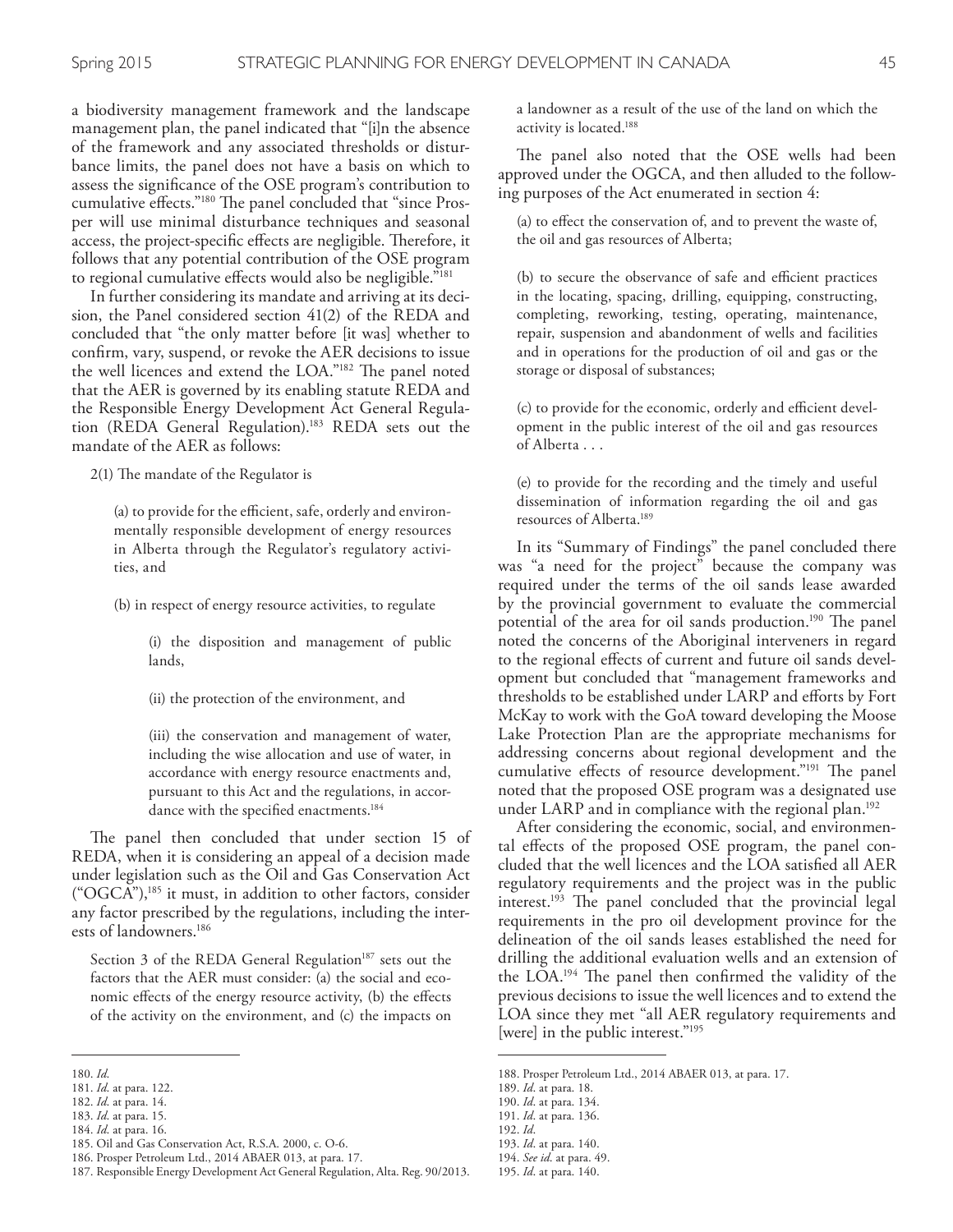In the frst regulatory appeal to consider the application of ALSA and the strategic land planning process to address local and cumulative effects in the region, the panel was not prepared to grant the request of the Aboriginal interveners to delay an OSE program until after the completion of the strategic land use planning process in the area. The decision in *Prosper Petroleum Ltd.* is consistent with the pro oil and gas investment and development policy of the Alberta Government that has existed since the 1940s. In this decision, oil sands development trumps the concerns of some residents about local, regional and cumulative efects from additional OSE and development.

In addition, provincial EAs are part of the energy project evaluation on provincial lands pursuant to part 2 of the Alberta Environmental Protection and Enhancement Act ("EPEA").<sup>196</sup> The most comprehensive and transparent form of environmental review includes the preparation of an Environmental Impact Assessment report that considers the activities in the area surrounding the energy project as well as the resource sustainability. 197 An EA is required for energy projects under EPEA when the complexity and scale of a proposed project, technology, resource allocation, or siting considerations create uncertainty about the nature of the longer term environmental efects, or result in a potential for significant adverse environmental effects.<sup>198</sup> The Environmental Assessment (Mandatory and Exempted Activities) Regulation<sup>199</sup> lists those activities that must undergo environmental impact assessments.

#### **V. Energy Corridors in Alberta**

The NEB has reported that Canada has "very large supplies" of oil, natural gas, electricity and coal relative to the size of its domestic energy markets" and with "the vast physical distances between supply sources and markets, the development of interconnecting pipeline and transmission infrastructure would not have been economically viable without the inclusion of export volumes to absorb a share of the costs."200 The oil sands situated in Alberta constitute roughly half of the world's privately accessible oil resources, with reserves of approximately 168 billion barrels out of provincial reserves of 170 billion barrels and national reserves of 173 billion barrels.<sup>201</sup> The oil sands are critical to Canada's energy security,<sup>202</sup> and part of the rationale for signifcant investment in and expansion of current oil sands mines has been to supply the growing U.S. and global market. The NEB's baseline pro-

- 199. Environmental Assessment (Mandatory and Exempted Activities) Regulation, Alta. Reg. 111/93 Schedule 1 (Can. Alta.).
- 200. Nat'l Energy Bd., Natural Res. Can., Canada's Energy Future: Reference Case and Scenarios to 2030 11 (2007).
- 201. Gov't of Alta., Alberta Oil Sands Industry: Quarterly Update 2 (Summer 2013), *available* at https://albertacanada.com/fles/albertacanada/AO-SID\_Quarterly\_Update\_Summer2013.pdf.
- 202. Natural Res. Can., Oil Sands: A Strategic Resource for Canada, North America and the Global Market 1 (2013).

jections about Canada's energy supply and demand outlook up to 2035 forecast that unconventional oil production will be Canada's dominant source of oil supply growth over the projected period while conventional oil production will continue its decline. 203 Oil sands production will roughly triple over the period, increasing its share from its current 57% to 86% of Canada's total oil supply.<sup>204</sup> The NEB has projected a reduction in total end-use domestic energy demand during the same time period. 205

However, with recent increased oil production in the United States, an International Energy Agency prediction suggests that the United States will be the world's largest oil producer by the year 2020. With signifcant declines projected for United States oil imports in 2014206 and depressed natural gas prices in North America, Canada's oil and gas exports to service the U.S. market are anticipated to decrease. 207 Several commentators have suggested that countries, such as Canada, that have historically relied on the American market for their oil and gas products should explore other markets now. 208 Sales in other markets will require the building of new pipeline infrastructures to transport oil and gas products. 209

In addition to maintaining its national energy security, and in light of its excess oil production capacity, the main challenge for Canadian oil producers is to market and transport surplus oil and natural gas (liquefed natural gas) available for export to Asia and Europe during the projected period. 210 A leading Canadian newspaper, the *Financial Post*, has reported that "[t]he shortage of pipeline capacity and rising output has widened the gap between Canadian and U.S. crude benchmarks to US\$36."211 To address the oil and gas pipeline infrastructure defciency, the Alberta government has planned for a large scale energy corridor in which a variety of energy infrastructure can be located. 212 With regard to energy corridors in Alberta, regional plans created under

- 206. *See* U.S. Energy Info. Admin., DOE/EIA-0383, Annual Energy Outlook 2013 With Projections to 2040 32 (2013).
- 207. *See* Int'l Energy Agency, World Energy Outlook 2012: Executive Summary 1 (2012), *available at* http://www.iea.org/publications/freepublications/ publication/English.pdf.
- 208. *See* Jim Prentice, Senior Exec. Vice President, Can.-Am. Bus. Council, Address to the Can.-Am. Bus. Council on Canada's Energy Future in the Aftermath of the U.S. Election (Nov. 19, 2012); *see also* Gerry Angevine & Vanadis Oviedo, Fraser Inst., Ensuring Canadian Access to Oil Markets in the Asia-Pacific Region 20-21 (2012).
- 209. *See* Eleasalo V. Ale, Faegre & Benson LLP, Condemnation for Energy Corridors: Selected Legal Issues in the Acquisition for Pipeline, Transmission Line and Other Energy Corridors 1 (2009), *available at* http://www.faegrebd.com/webfles/Energy%20Corridors%20White %20Paper.pdf.
- 210. *See* Angevine & Oviedo, *supra* note 208, at 1.
- 211. Jim Snyder & Rebecca Penty, *Keystone's Fate Rests in Hands of Climate Hawk John Kerry*, Fin. Post (Jan. 25, 2013), http://business. fnancialpost.com/2013/01/25/keystones-fate-rests-in-hands-of-climate-hawkjohn-kerry/?utm\_source=feedburner&utm\_medium=feed&utm\_campaign= Feed%3A+FP\_TopStories+%28Financial+Post+-+Top+Stories%29&\_\_lsa= 4b13-e4dc.
- 212. Press Release, Gov't of Alta., New Legislation Enhances Process to Assemble Land for Large-Scale Infrastructure Projects (Mar. 2, 2009), *available at*

<sup>196.</sup> Alberta Environmental Protection and Enhancement Act, R.S.A. 2000, c. E-12 (Can.).

<sup>197.</sup> *Id.*

<sup>198.</sup> *See* Gov't of Alta., Alberta's Environmental Assessment Process 2 (Mar. 2013), *available at* http://environment.gov.ab.ca/info/library/6964.pdf.

<sup>203.</sup> *See* Nat'l Energy Bd., Energy Futures Backgrounder: Addendum to Canada's Energy Future: Energy Supply and Demand Projections to 2035 7–8, 28 (2012).

<sup>204.</sup> *See* NEB Canada's Energy Future 2013, *supra* note 3, at 37, 39.

<sup>205.</sup> *Id.* at 25.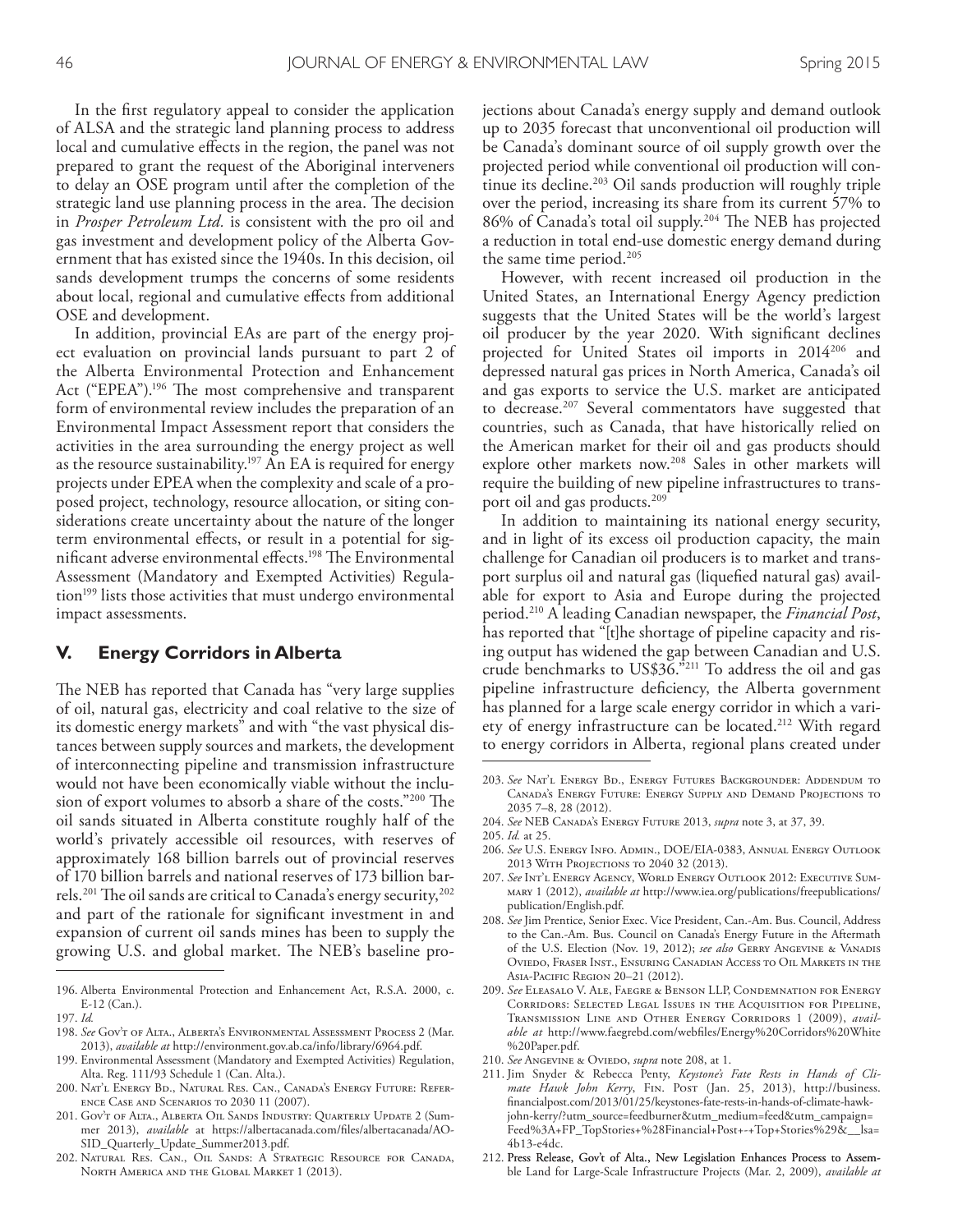ALSA must identify the general locations for transportation and utility corridors ("TUCs").<sup>213</sup> The LUF requires the development of a strategy for provincial energy corridors. 214

Energy corridors known as Restricted Development Areas ("RDAs") were frst created in the province during the mid-1970s around Alberta's two major cities, Calgary, Canada's corporate oil industry headquarters, and Edmonton, the provincial capital. 215 Lands within the RDAs were designated for local TUC uses.<sup>216</sup> The TUCs established multiple-use corridors with the goal of facilitating infrastructure development to accommodate the expanding energy transportation needs of the two cities and their surrounding regions and provinces. 217 Uses of the TUCs were divided into primary and secondary uses.<sup>218</sup> The primary uses included ring roads, petroleum pipelines, power lines, transmission lines, regional water lines, sewer lines, telecommunication lines, and municipal services.<sup>219</sup> The secondary uses included an assortment of agricultural, parking, commercial, recreational, and outdoor storage activities.<sup>220</sup> The implementation of the TUC program involved land use planning and land acquisition and management. 221 Regulations were adopted to secure the lands needed for the TUCs. 222

The proposed energy corridors would have occupied much larger swaths of land and may extend to the United States-Canada border and to provinces east and west of Alberta. 223 They intend to incorporate construction and placement of oil, natural gas, and carbon dioxide pipelines connected to carbon capture and storage facilities to reduce GHG emissions, electricity transmission lines, new rail lines, roads, and fbre optic cables and facilities. 224 Because of their geographical coverage, the corridors may not have uniform economic development along the entire length and breadth, and their impact on persons and communities located along the routes will likely be varied. 225

A signifcant area in Alberta is farm and ranch land. Private landowners in areas where the government could expropriate private lands for the creation of energy corridors are concerned about the negative impacts on their property rights and the level of compensation that they may receive from the government through negotiation, or if the negotiation is unsuccessful and there is an expropriation. In

219. *Id.* at 8. 220. *Id.* at 11.

222. *Id.*

Alberta, for example, the construction of high-voltage power lines across private property has prompted litigation. 226 An Alberta rancher who was opposed to the construction of a high-voltage electricity transmission line through his land brought a case to the Supreme Court of Canada in 1959. 227 The appellant, Calgary Power, attempted to negotiate a right-of-way over the respondent rancher's private lands to construct a transmission line to the growing municipality of Calgary.<sup>228</sup> The parties were unable to agree on the amount of compensation for the right-of-way, and the land needed for the power line was expropriated.<sup>229</sup> The Supreme Court of Canada afrmed the validity of the ministerial order to expropriate the land required for the power line because it was in the public interest. 230

This case, as well as the broader need to address inadequate pipeline and electricity transmission line infrastructure, prompted the government of Alberta to adopt a second strategic land use planning statute called the Land Assembly Project Area Act ("LAPAA") in 2009.<sup>231</sup> This Act authorized the LGC to designate lands to be used for major infrastructure projects including electricity transmission lines and oil and gas pipelines as "Land Assembly Project Area[s]."232 After the land area was designated, the LGC could adopt regulations imposing restrictions on the use of that land by the landowner including the private property owners.<sup>233</sup> This would have allowed the provincial government to efectively freeze the development and use of signifcant areas of land while major infrastructure projects were being planned. 234 The Act also created a framework for government acquisition of private lands as a part of a strategic land planning process for anticipated major energy projects. A "public project" was defned in LAPAA as "a project related to the transportation of people or goods, which may also include as part of that project a corridor of land for pipelines, or other conduits, poles, towers, wires, cables, including fbre optic cables, conductors or other devices, including any ancillary structures."235 In addition, a "public project" could include "a project related to the conservation or management of water,"<sup>236</sup> such as a hydroelectric dam. However, section 95(2) of ALSA explicitly renders ALSA regional plans superior to inconsistent provisions of LAPAA. 237

To understand the legal and environmental context prompting the creation of LAPAA, it is necessary to consider a 1977 decision of Alberta's highest court. In *Heppner* 

237. Alberta Land Stewardship Act, S.A. 2009, c. A-26.8, § 95(2) (Can. Alta.).

http://alberta.ca/ACN/200903/25396C868C74A-F6A2-A45E-7AAD5ED-676F651F9.html.

<sup>213.</sup> *See* Harvie & Mercier, *supra* note 126, at 316.

<sup>214.</sup> Land-Use Framework, *supra* note 125, at 43.

<sup>215.</sup> Alta. Envtl. Prot., Summary and Guideline for the Edmonton and Calgary Transportation/Utility Corridors (TUCs) 1 (1997), *available at* http://environment.gov.ab.ca/info/library/7259.pdf.

<sup>216.</sup> *Id.*

<sup>217.</sup> *See id.* at 1–2.

<sup>218.</sup> *Id.* at 2.

<sup>221.</sup> *Id.* at 2.

<sup>223.</sup> *See, e.g.*, *Lower Athabasca Regional Plan*, *supra* note 142, at 83–93 (permitting 77,452 square kilometres for multi-use corridors, which include energy transmission infrastructure).

<sup>224.</sup> *See id.* at 58–59, 90 (utilizing multi-use corridors as a part of the Comprehensive Regional Infrastructure Sustainability Plan (CRISP)).

<sup>226.</sup> *See* Calgary Power Ltd. v. Copithorne, [1959] S.C.R. 24 (Can.).

<sup>227.</sup> *Id.*

<sup>228.</sup> *Id.* at 25.

<sup>229.</sup> *Id.*

<sup>230.</sup> *Id.* at 37.

<sup>231.</sup> Land Assembly Project Area Act, S.A. 2009, c. L-2.5 (Can. Alta.).

<sup>232.</sup> *Id.* § 2(1). 233. *Id.* § 4(1).

<sup>234.</sup> Keith Wilson, Impacts of New Provincial Legislation and Recent Case Law Developments on Landowner Rights and Compensation (Nov. 2009), *available at* http://www.landownerassociation.ca/rsrcs/wilsoncritique. pdf.

<sup>235.</sup> Land Assembly Project Area Act, 2009, § 2(2)(a).

<sup>236.</sup> *Id.* § 2(b).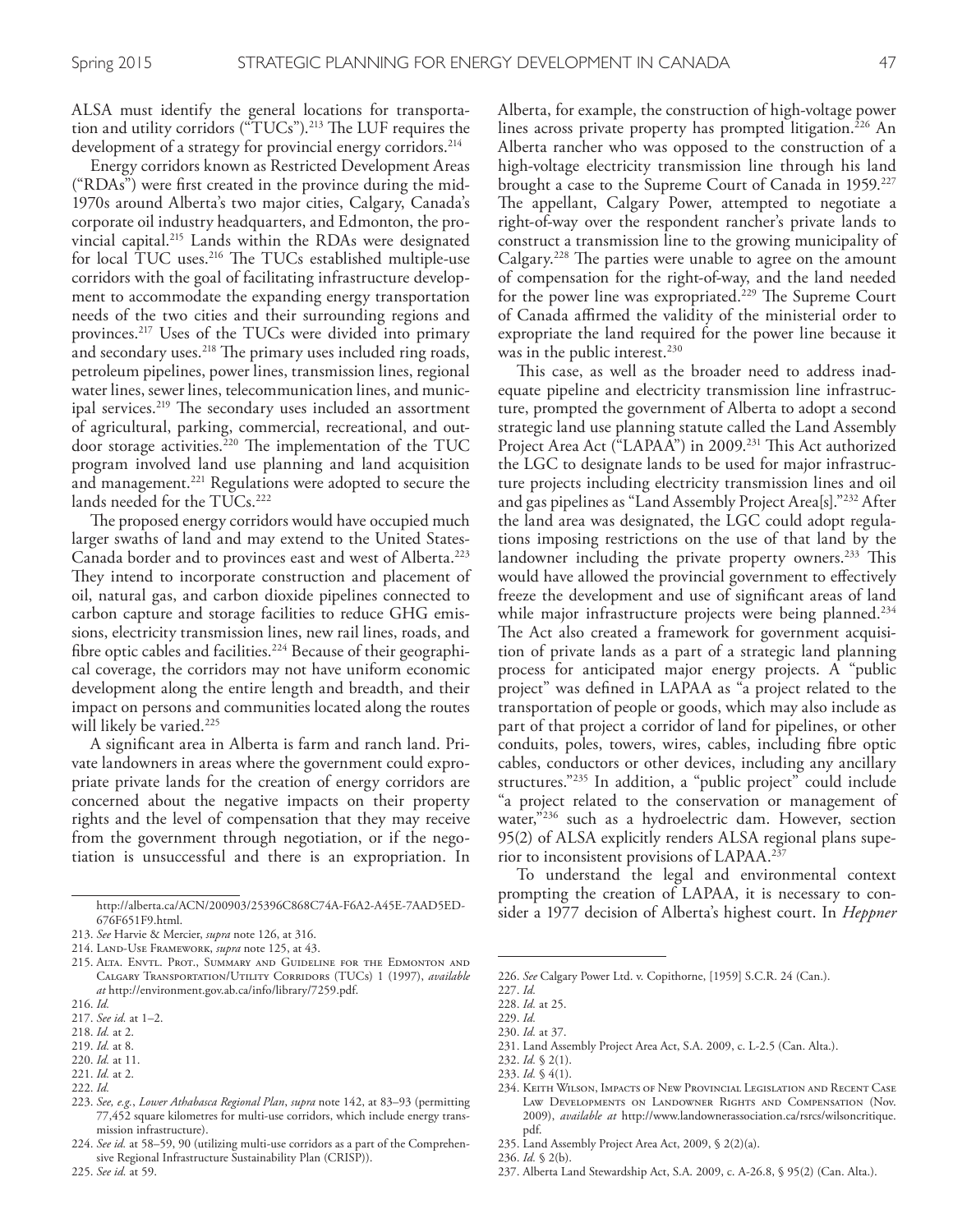*v. Alberta*, 238 the Alberta government had endorsed the construction of a hydrocarbon pipeline and created an RDA that incorporated the land of a farmer who owned land within the RDA for the project. The purpose of designating the RDA was to protect the environment against the adverse impacts of mineral development, pursuant to the Department of the Environment Act ("DEA"),<sup>239</sup> which permitted such a designation in the interest of the public. After the government, by Order-in-Council,<sup>240</sup> approved the proposal to construct a pipeline in the RDA, the landowner challenged the approval. While the chambers judge dismissed the landowner's challenge, the Appellate Division of the Alberta Supreme Court allowed his appeal. The court set aside the Order-in-Council on the grounds that the pipeline violated the intent of the enabling statute (the DEA), as the pipeline would defeat the purpose of creating the RDA—environmental protection due to the risk of leaks and blowouts. 241 In its judgment, the court noted that

the primary purpose and the motivating force behind the promulgation of the Order-in-Council being impugned in this appeal was the creation of "a transportation and utility corridor," a purpose not authorized by the Act, and therefore the Order-in-Council and the regulations purported to be issued thereunder are invalid. The fact that, in accomplishing this invalid purpose, a peripheral purpose falling within the strict terms of the Act may be accommodated does not render valid what would otherwise be invalid subordinate legislation. 242

One of the reasons that LAPAA was created was to avoid the type of legal challenges encountered in the *Copithorne* and *Heppner* decisions.<sup>243</sup> Thirty years after the leading *Copithorne* decision, another dispute arose in response to the proposed construction of additional high-voltage electricity transmission lines across private lands.<sup>244</sup> A hearing was conducted by a provincial electricity administrative board called the Alberta Energy and Utilities Board ("AEUB") to consider the merits of the public concerns and decide whether or not to approve the construction of the transmission lines. 245 Contrary to the impartial role expected of administrative boards in the province under the rules of natural justice, in response to threats from disgruntled landowners that arose at the hearings, the AEUB hired undercover private investigators to observe afected landowners and interveners. 246 After the AEUB's action was disclosed publically, an inquiry concluded that the conduct of the AEUB was grossly inappropriate, and it was compelled to vacate its decision regarding the transmission line.<sup>247</sup> In response, a new board was created, called the Alberta Utilities Commission in 2008, as an independent quasi-judicial agency of the Alberta government to provide for a fair and responsible delivery of provincial utility services in the public interest. 248

LAPAA anticipated these types of legal challenges and provided the framework for the government to access and, in some cases, acquire private lands for future major energy transportation corridors projects. 249 According to the Alberta Minister of Infrastructure, the legislation would enable the "government to designate land for major infrastructure projects and to regulate future development within an approved project area, with the understanding that the land will ultimately be purchased by the Province."<sup>250</sup> The Minister added: "This new legislation will facilitate similar types of projects that often require years of preparation, while ensuring afected Albertans are treated fairly and have an opportunity to provide input."251

The reasons for creating LAPAA include responding to the lack of a statutory framework to address the acquisition of lands for the energy corridor, the previous criticisms of the provincial government about the lack of long-term land use planning, and emphasizing the importance of efective energy transportation infrastructure. 252 Paula Simons writes:

For years, Alberta has sufered from a dearth of long-term, big-picture land-use planning. As our province grows and changes, we need to plan the major infrastructure that will be the backbone of future development. When necessary, the government needs the power to assemble and set aside large blocks of land for major public projects—and it can't aford to get bogged down every time in protracted political fghts, or held to ransom in endless and expensive negotiations. 253

Section 2(1) of LAPAA would have allowed the Alberta government to establish a "Land Assembly Project Area" in situations where the government fnds that "one or more areas of land are required for a public project and that land is intended to be acquired by the Crown over a period of time  $\ldots$ ."<sup>254</sup> The government was first required to take several steps before establishing a project area outlined in section 3(1) of the Act.<sup>255</sup> The LGC could not designate an area of land as a Project Area with respect to a public project unless

249. Land Assembly Project Area Act, S.A. 2009, c. L-2.5 (Can. Alta.).

- 251. *Id.*
- 252. *Legislation—Te Land Assembly Project Area Act*, Alta. Land & Facts, http:// www.albertalandfacts.ca/legislation.htm (last visited Sept. 28, 2014).

<sup>238.</sup> [1977] 6 A.R. 154, 4 Alta. L.R. (2d) 139 (Can.).

<sup>239.</sup> Department of the Environment Act, R.S.C. 1985, c. E-10 § 5(ii) (Can. Alta.).

<sup>240.</sup> An Order-in-Council made by the Lieutenant Governor in Council is the way in which a regulation as a piece of subordinate legislation is brought into law. Regulations are generally made on the authority of the Cabinet without the fulsome democratic process required of their governing legislation.

<sup>241.</sup> *Heppner*, 4 Alta. L.R. (2d) at 149.

<sup>242.</sup> *Id.* at 152.

<sup>243.</sup> *See* Wilson, *supra* note 234, at 1 (noting that the purpose of LAPAA is to authorize Alberta Government to secure private land for public purposes including transportation and utility corridors).

<sup>244.</sup> Alice Woolley, *Enemies of the State?: Te Alberta Energy and Utilities Board, Landowners, Spies, a 500 kV Transmission Line and Why Procedure Matters*, 26 J. Energy & Nat. Resources L. 234, 238 (2008).

<sup>247.</sup> *Id.* at 235.

<sup>248.</sup> *Id.* at 235 n.6.

<sup>250.</sup> Press Release, Gov't of Alta., New Legislation Enhances Process to Assemble Land for Large-Scale Infrastructure Projects (Mar. 2, 2009), *available at* http://alberta.ca/ACN/200903/25396C868C74A-F6A2-A45E-7AAD5ED-676F651F9.html.

<sup>253.</sup> Paula Simons, *Bill 19 Toxic to Rural Landowners: Proposed Land Grab Alienates Some*  Voters, EDMONTON J. (Mar. 14, 2009), http://www2.canada.com/edmontonjournal/news/ideas/story.html?id=17b0ebf6-d3df-47ab-9484-2378f625a3ba. 254. Land Assembly Project Area Act, 2009, § 2(1).

<sup>255.</sup> *Id.* § 3(1).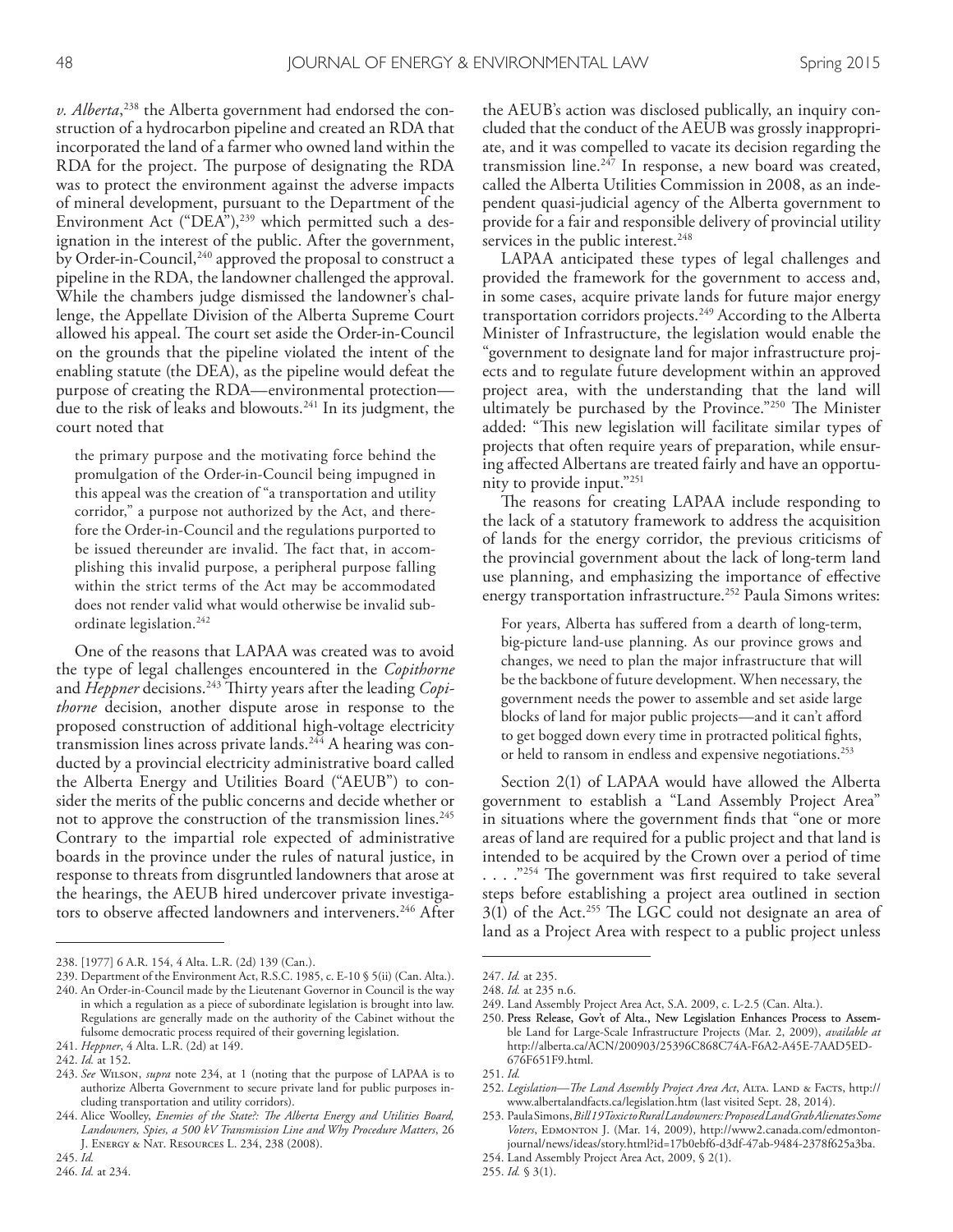the Minister has (1) prepared a plan, in accordance with the regulations, of the proposed project; (2) made the plan of the proposed project available to the public in accordance with the regulations; (3) provided the registered owners of land within the proposed Project Area with notice of the proposed project in accordance with the regulations; and (4) consulted, in accordance with the regulations, with the registered owners of land within the proposed Project Area. 256

Therefore, when the government had identified a potential need for an energy infrastructure project, it will prepare a plan to that efect. When the plan was ready, it would be circulated to the public, typically the landowners and others with interests in the land. Only registered landowners were to be notified. This suggests that the government must have previously identifed the land to be used for the energy corridor. Notifcation was to be followed by consultation with the afected landowners, which give them the opportunity to comment on the proposed designation. The government would then evaluate the stakeholder comments received, and consider whether to proceed with the designation or not. It should be noted that, once the plan was made public, the government had two years to designate the area as a Land Assembly Project Area.<sup>257</sup> The need for a deadline was to avoid keeping landowners in a state of uncertainty and confusion regarding what they can or cannot do with their land.

After the government had designated an area as a Land Assembly Project Area, it had to provide municipalities within, or partly within, the area "with a certifed copy of the project area order and a certifed copy of the associated regulation."<sup>258</sup> The reason for notifying municipalities was to avoid a situation whereby municipalities might deal with land already designated in a manner that is inconsistent with the purposes of the designation. The government also had to provide the Registrar of Land Titles with the same materials, and the Registrar is required to "endorse a memorandum of the notice on each certifcate of title pertaining to land within the Project Area."259 In addition, the government had to provide landowners or interest-holders of an estate in land within the Project Area with similar information.<sup>260</sup> The information would indicate to the landowners and interestholders that a notice had been filed on their Certificate of Title indicating that their land is part of the project area."261 The Alberta government could not initiate the process of acquiring and assembling the land necessary for the infrastructure project until it satisfed that process. 262 Additional requirements specifed the steps and measures the government had to take when a "project area order" or regulation was "amended or repealed."263

It was anticipated that the Department of Infrastructure ("INFRAS") would manage the acquisition, administration,

- 257. *Id.* § 3(2).
- 258. *Id.* § 5(1)(a). 259. *Id.* § 5(1)(b).
- 260. *Id.* § 5(1)(c).
- 261. *Id.* § 5(1)(b).
- 262. *Id.* § 3(1).

and coordination of the energy corridor lands.<sup>264</sup> The Minister of INFRAS would manage TUC lands by granting leases, licenses, utility rights of way, and rights of entry.<sup>265</sup> The TUC regulations would require that any individual or organization proposing an activity on the TUC lands that would likely cause a surface disturbance must obtain the written consent of the Minister of INFRAS. 266 Other government departments and agencies would have also required the consent of the Minister of INFRAS prior to exercising their powers that would afect TUC lands, or prior to authorizing any operation or activity that would cause a surface disturbance on the TUC lands. Apart from INFRAS, other provincial departments involved in issuing approvals for activities on TUC lands that may also be involved in authorizations for the development of pipelines, power lines, rail lines, and other types of utility infrastructure in the Alberta corridor include the Energy Resources Conservation Board, the Alberta Utilities Commission, Alberta Environment and Sustainable Resource Development, and Ministry of Transportation.

The government amended LAPAA in December 2011 to address concerns of private landowners about takings and the availability of compensation. The government clarified its rationale for creating LAPAA and, in the 2011 Land Assembly Project Area Amendment Act<sup>267</sup> clarified its legislative objectives. The following text has been incorporated into the preamble of section 2:

WHEREAS Alberta is projected to continue growing at a rapid rate;

WHEREAS the Government must plan for any required large scale infrastructure projects, including transportation and utility corridor projects, similar to the Edmonton and Calgary transportation and utility corridors, and water management projects, such as dams and reservoirs;

WHEREAS it is in the public interest that from time to time certain areas of Alberta be designated for major infrastructure projects to ensure that projects can be planned and constructed in an orderly manner;

WHEREAS public consultation should be conducted in advance of major infrastructure projects; and

WHEREAS it is desirable that land owners whose land will be required for major infrastructure projects are appropriately compensated for their lands and have recourse to the Land Compensation Board and the Courts. 268

Section 5 of the LAPAA clearly indicated that the Alberta Expropriation Act,<sup>269</sup> which amended the LAPAA, applied to lands that would have been taken by the government

266. Alta. Infrastructure, *supra* note 264, at 2.

<sup>256.</sup> *Id.*

<sup>263.</sup> *Id.* § 5(2)–(3).

<sup>264.</sup> Alta. Infrastructure, Transportation/Utility Corridor (TUC) Program Policy 1 (Apr. 16, 2004), *available at* http://www.infrastructure.alberta. ca/TUCContent/tucpolicy.pdf.

<sup>265.</sup> Government Organization Act, R.S.A. 2000, c. G-10, Schedule 11 §§ 7–8 (Can. Alta.).

<sup>267.</sup> Land Assembly Project Area Amendment Act, 2011, S.A. 2011, c. 21 (Can. Alta.).

<sup>268.</sup> *Id.* § 2.

<sup>269.</sup> Expropriation Act, RSA 2000, c. E-13 (Can. Alta.).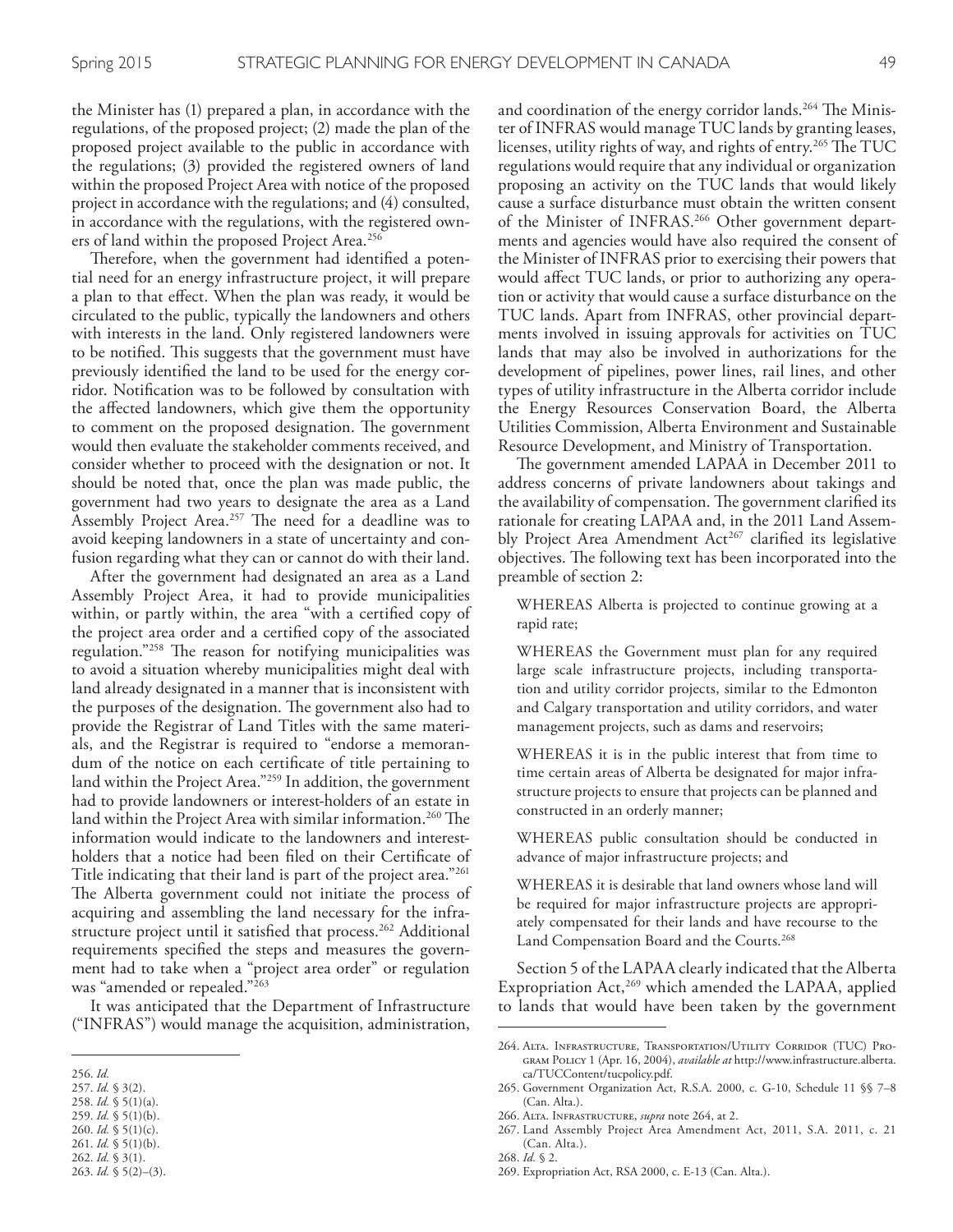for a corridor. The amendment also provided for increased certainty and clarity for landowners in the land acquisition process. It is also important to note that the government in the amended Act contemplated private landowners continuing to occupy the lands after the government had acquired the lands for an energy corridor; for example, farmers could continue to use their land for agricultural purposes until the land is eventually required for the project.<sup>270</sup> This provision was designed to address the concerns of private landowners and help minimize social confict and extend sustainable land use activities like ranching, farming, and forestry.

In regard to compensation, section 6 of the Act required the Alberta Government to enter into an agreement with the registered owner to purchase the land at market value if a landowner within a designated Land Assembly Project Area so requests.<sup>271</sup> The landowner could make such a request "at any time."272 In cases where the government and the landowner could not agree on a purchase price, the landowner could elect "to have the Court of Queen's Bench determine compensation payable."273 Expropriation will be the last resort for the government.

Section 6 of LAPAA also made it clear that land in a project area could be acquired by purchase or expropriation, but the former Minister of Infrastructure noted that LAPAA "does not provide government with any additional land acquisition powers or remove any legislative protection landowners currently have to ensure they receive a fair price for their land," and further, the projected completion date for the major projects is ffteen years from the date of the order designating the project area(s) that must cover at a minimum 1000 hectares of land. 274 It should also be noted that anyone who acquires a land interest within the designated area will assume that "interest subject to" LAPAA. 275 Other amendments made in 2011 to section 2 of LAPAA included the addition of details on the projected completion dates for projects and the minimum size of an area or areas (1000 hectares) to be included in a proposed "Project Area."276 Notwithstanding the fact that LAPAA was enacted in 2009, but not proclaimed in force, on November 17, 2014, the Act was repealed.<sup>277</sup> The Premier of Alberta indicated that LAPAA was repealed "to restore trust with landowners and introduce legislation to ensure Albertans property rights are respected."278

LAPAA could have provided the Alberta government with the ability to secure private lands for energy transportation infrastructure a considerable number of years in advance of construction prior to the announcement

278. *Id.*

of any projects, to minimize objections to infrastructure projects directed toward the public good. 279 However, the amendments to LAPAA in 2011 were inadequate to sufficiently address the concerns of private landowners about expropriation of their lands to be incorporated into energy corridors and the level of compensation available from the government.

Although LAPAA was repealed, the approach to land use planning embodied in ALSA still promotes sustainable development. Unlike the previous incremental, sequential, reactive, project-by-project approach, ALSA refects an integrative and proactive approach that requires strategic planning. 280 LAPAA, by focusing energy infrastructure into a single corridor, could have reduced the land surface footprint and facilitate quicker emergency response times to mitigate the environmental impacts from oil and natural gas pipeline leaks and explosions. 281 Regardless, ALSA requires the government to plan strategically for major energy oil, gas, hydro, and other major energy infrastructure projects. 282 In sum, ALSA provides an improved framework for sustainable land use planning and energy development to better address the needs of future generations who will reside in the province.

#### **VI. Conclusion**

Currently, more than 60% of Canada's electricity is generated from low carbon intensive sources, such as hydroelectricity, wind, and solar. In response to climate change during the next two decades, the federal and provincial governments have planned for phasing out older thermal coal plants and replacing generation capacity with increased natural gas, wind, and solar energy development. 283

This review of federal and provincial legislation reveals that there is a lack of integrated landscape level planning for energy projects on both federal and provincial lands and a failure to address cumulative efects from oil and gas projects in a meaningful way. The new federal EA regime created in 2012 that provides for specifc timelines for decisions that minimize the time required for an assessment of major energy projects reduces the potential for strategic planning and mitigating the negative environmental, social, and cultural impacts to areas where oil sand development proceeds review. 284 Changes to the federal EA process include more discretion, reduced scope, shortened timelines for decisions, fewer agencies and federal departments involved, and fewer persons or groups that may have "interested party" status.<sup>285</sup>

- 283. NEB Canada's Energy Future 2013, *supra* note 3, at 9–10.
- 284. Canadian Environmental Assessment Act, 2012, S.C. 2012, ch. 19, §§ 4(f), 8(2), 9(c), 10, 27(2), 27(6), 38(1), 38(3) (Can.).

<sup>270.</sup> Land Assembly Project Area Act, 2011, § 6(4).

<sup>271.</sup> *Id.* § 6(1).

<sup>272.</sup> *Id.* § 6(2).

<sup>273.</sup> *See id.* § 6(1).

<sup>274.</sup> *See id.* §§ 2(1), 6(2); Press Release, Gov't of Alta., Alberta Government Amends Bill 19 to Provide Greater Certainty for Landowners (Apr. 16, 2009), *available at* http://alberta.ca/ACN/200904/25713AB998FE5-FA97-2C03- 1BB0B82F3A96BF1B.html.

<sup>275.</sup> *See* Land Assembly Project Area Act, 2011, § 10.

<sup>276.</sup> *See id.* § 2(1).

<sup>277.</sup> Alberta Legislative Assembly 28th Leg., 3d Sess., Alberta Hansard 6 (Nov. 17, 2014) (statement of Premier Jim Prentice).

<sup>279.</sup> Land Assembly Project Area Act, 2011, § 2(1).

<sup>280.</sup> *See* Kennett, *supra* note 97, at 20–21; Kennett, *supra* note 113, at 28–29.

<sup>281.</sup> Chilenye Nwapi & David Laidlaw, Alberta Energy Corridor: Implications for Aboriginal Residents (Sept. 3, 2014), *available at* http://www. cirl.ca/fles/cirl/laidlaw-energy\_corridor-2014sep3.pdf.

<sup>282.</sup> *See* Alberta Land Stewardship Act, S.A. 2009, c. A-26.8 § 1 (Can. Alta.); Land Assembly Project Area Act, 2011, Preamble.

<sup>285.</sup> *Id.* §§ 2(1), 4(f), 9(c), 10, 14(4)–(5), 15(b), 27(2), 38(1), 38(3), 52–53, 54(2)–(4).